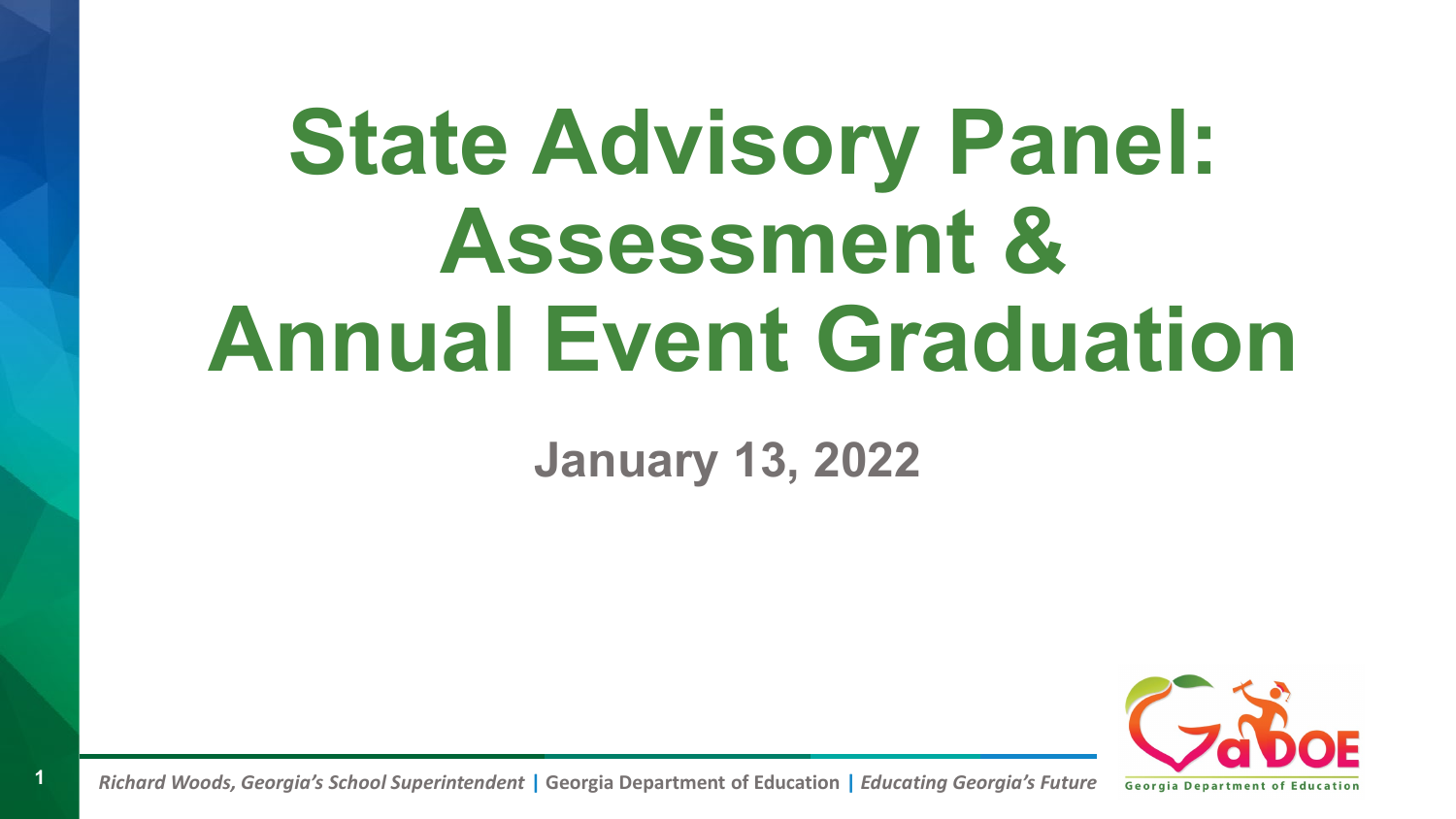## **Assessment – Indicator 3**

#### **State Performance Plan/Annual Performance Report (SPP/APR)**

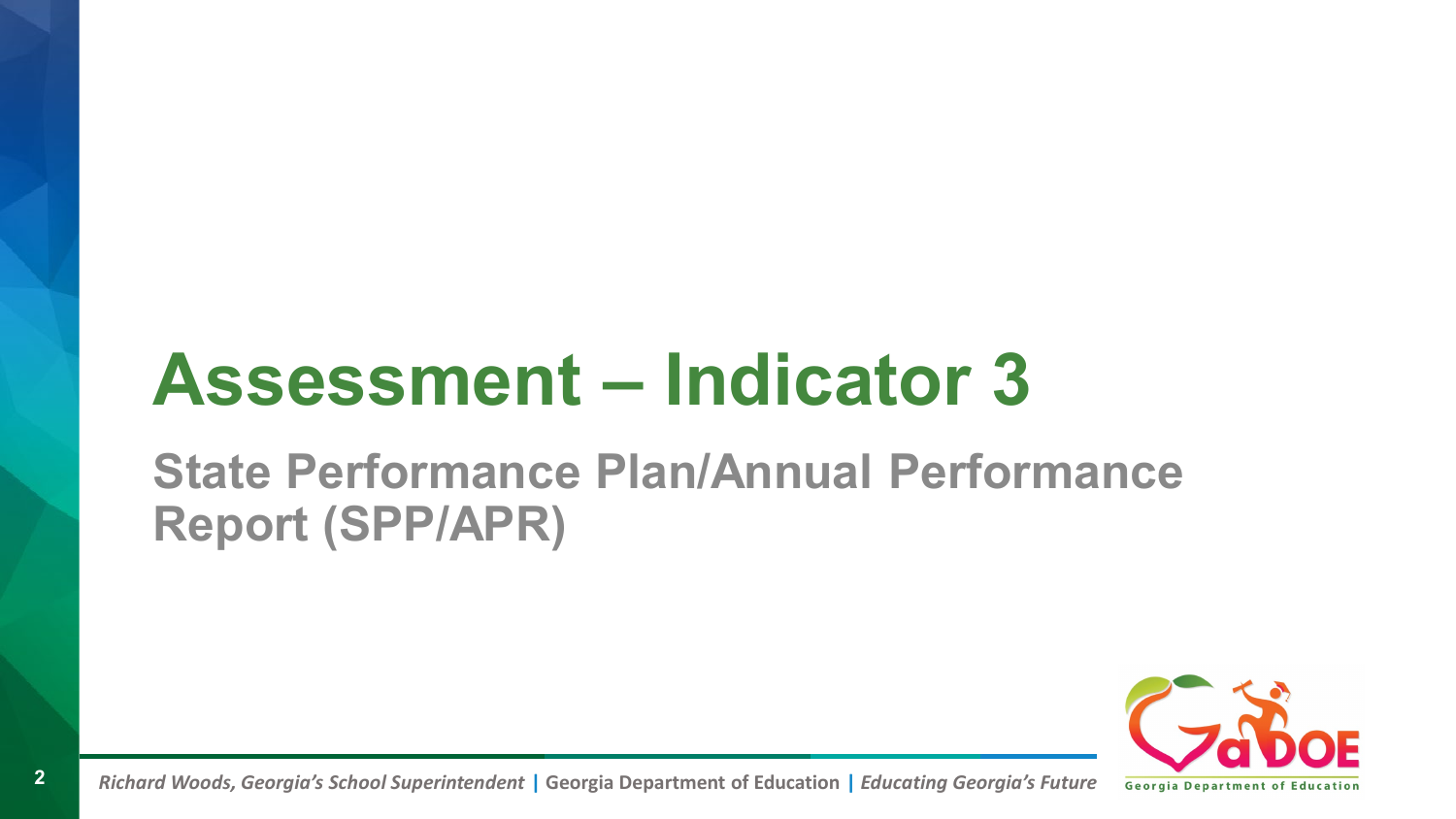### **SPP/APR INDICATOR 3 Assessment** 20 U.S.C. 1416 (a)(3)(A))

| <b>Prior SPP/APR Indicator</b><br><b>Components</b>                                                                                                                                                          | <b>Current SPP/APR Indicator</b><br><b>Components</b>                                                                                                                                                                                                                                                                                                                                                 |
|--------------------------------------------------------------------------------------------------------------------------------------------------------------------------------------------------------------|-------------------------------------------------------------------------------------------------------------------------------------------------------------------------------------------------------------------------------------------------------------------------------------------------------------------------------------------------------------------------------------------------------|
| A. Indicator 3A – Reserved<br><b>B.</b> Participation rate for children<br>with IEPs<br>C. Proficiency rate for children with<br>IEPs against grade level and<br>alternate academic achievement<br>standards | A. Participation rate for children with<br><b>IEPS</b><br>B. Proficiency rate for children with<br>IEPs against grade level academic<br>achievement standards<br>C. Proficiency rate for children with<br>IEPS against alternate academic<br>achievement standards<br>D. Gap in proficiency rates for<br>children with IEPs and all students<br>against grade level academic<br>achievement standards |

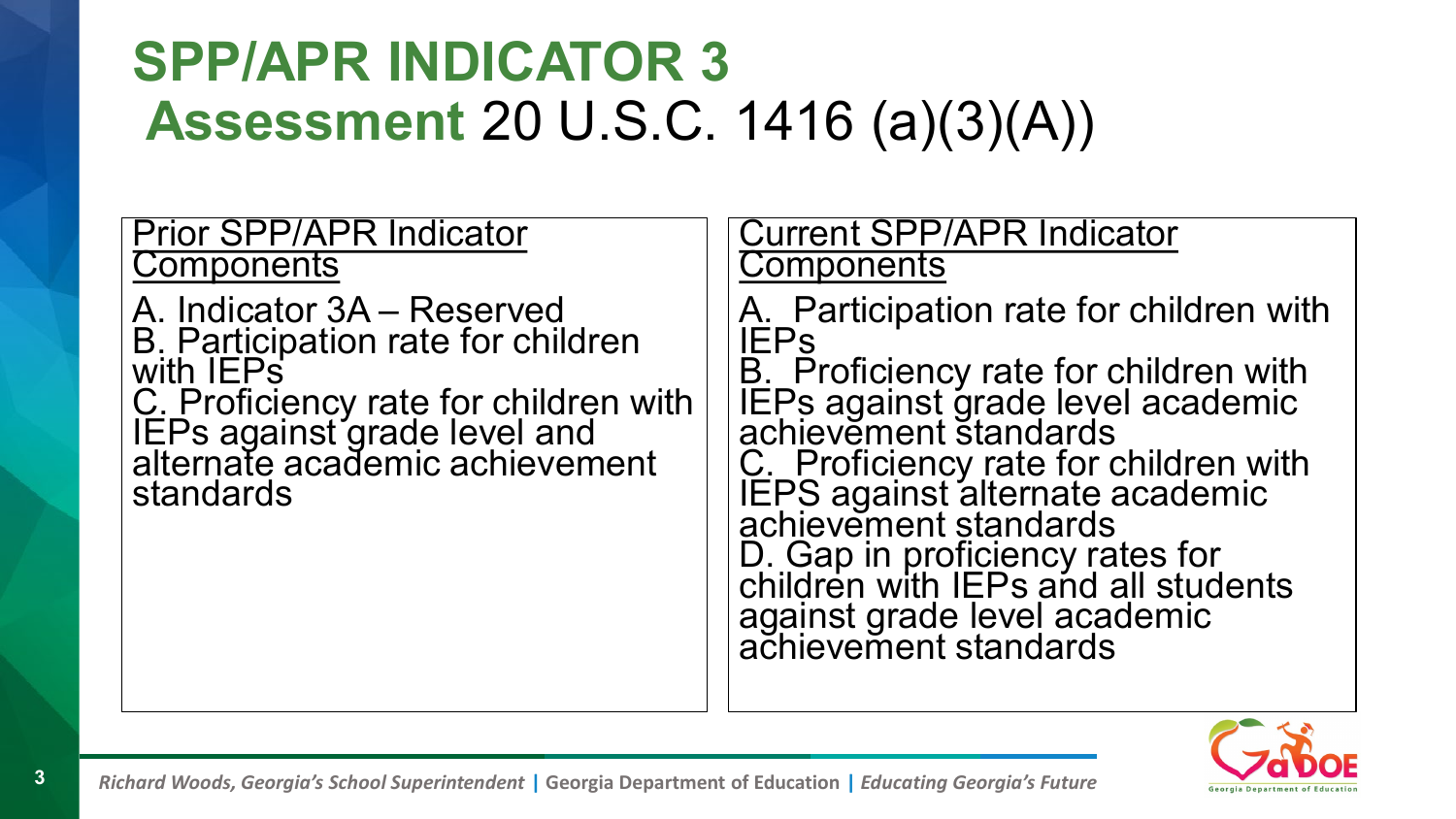### **3A. Participation Rate Percent**

# of children with IEPs participating in an assessment total # of children with IEPs enrolled during the testing window

- Calculate separately for reading and math for grades 4, 8, and high school – new grade levels, not 3 through 8
- Include **all** students enrolled both Full Academic Year & Not Full Academic Year – ESSA only includes Full Academic Year
- Must have an IEP at the time of testing

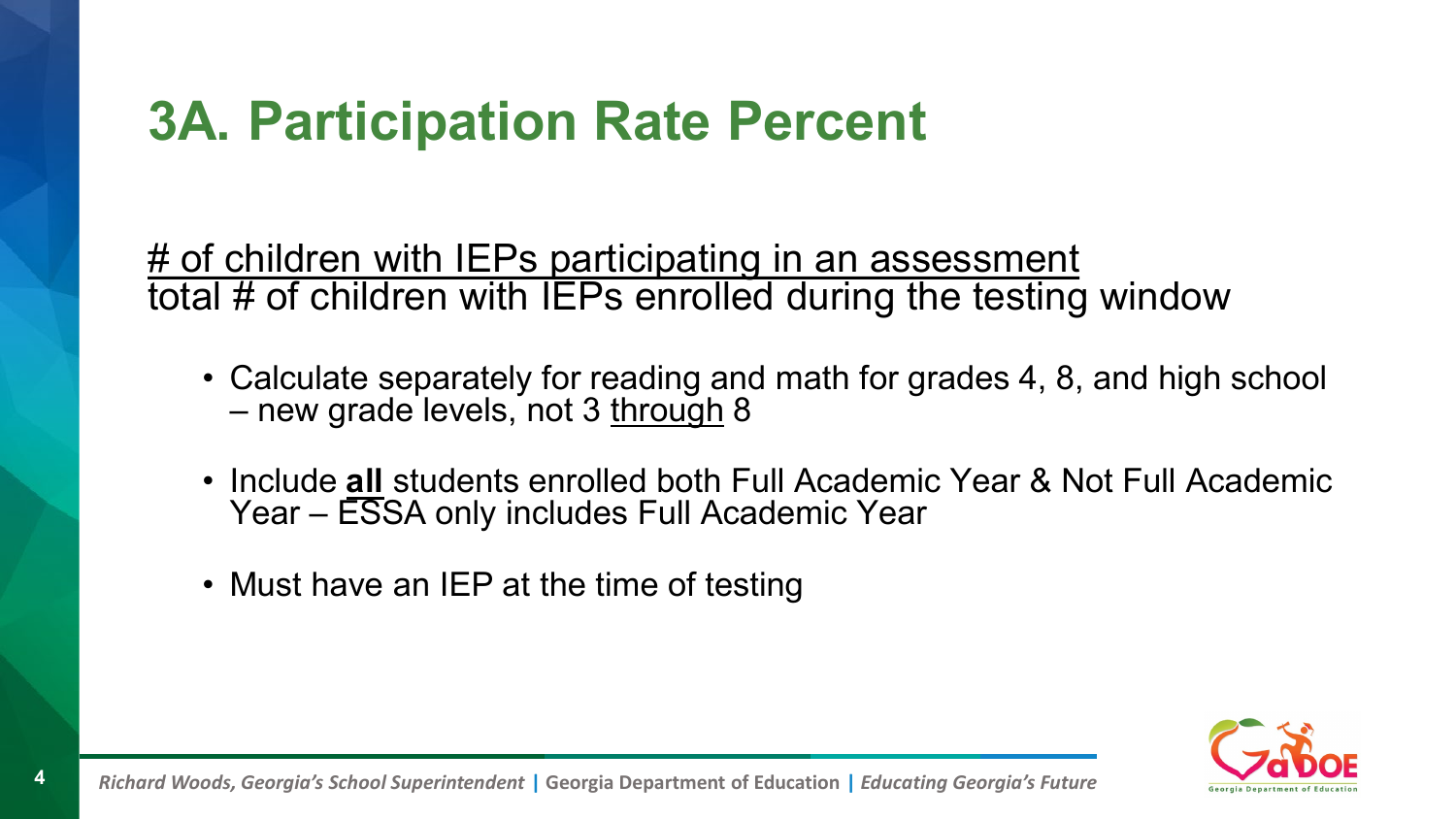### **3B. Proficiency Rate- Grade Level Standards**

(# of children with IEPs scoring at or above proficient against grade level academic achievement standards  $\_$ 

total # of children with IEPs who received a valid score and a proficiency level on the **regular assessment**

- Calculate separately for reading and math for grades 4, 8, and high school new grade levels, not 3 <u>through</u> 8
- Include **all** students enrolled both Full Academic Year & Not Full Academic Year ESSA only includes Full Academic Year
- Must have an IEP at the time of testing

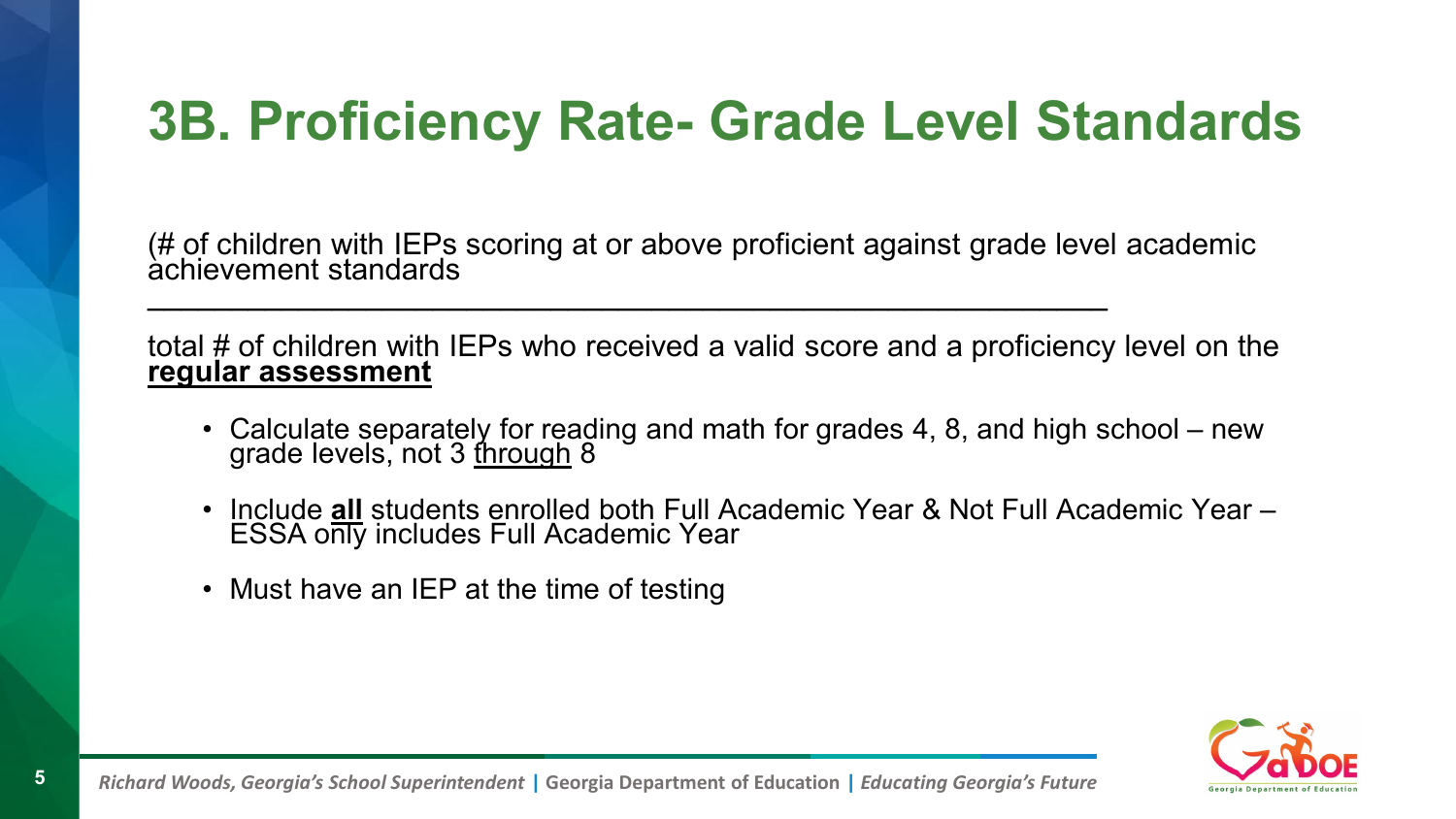### **3C. Proficiency Rate- Alternate Standards**

(# of children with IEPs scoring at or above proficient against alternate academic achievement standards  $\_$ 

total # of children with IEPs who received a valid score and a proficiency level on the **alternate assessment**

- Calculate separately for reading and math for grades 4, 8, and high school new grade levels, not 3 <u>through</u> 8
- Include **all** students enrolled both Full Academic Year & Not Full Academic Year ESSA only includes Full Academic Year
- Must have an IEP at the time of testing

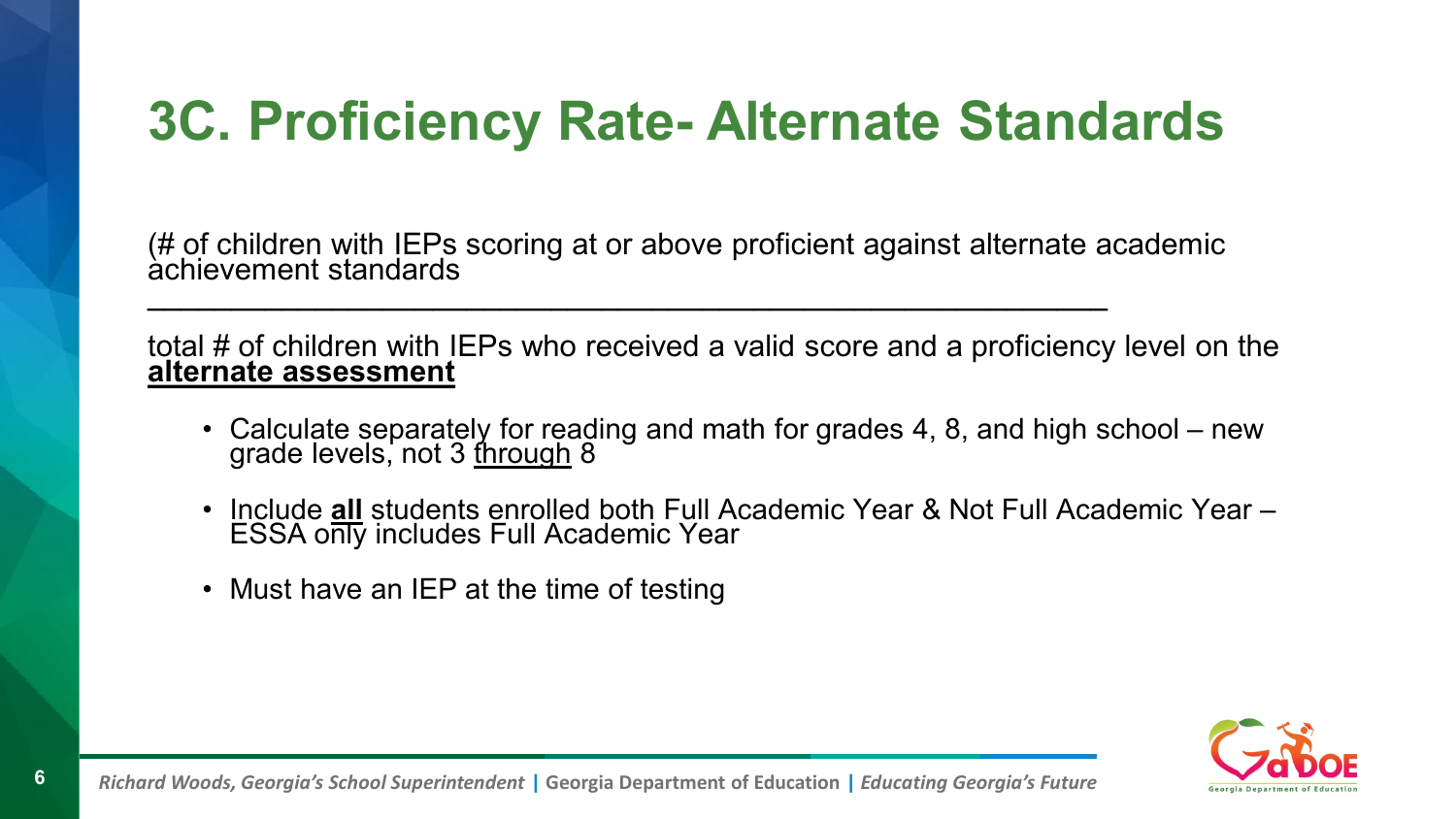### **3D. Proficiency Rate Gap**

- proficiency rate for students with IEPs scoring at or above proficient against grade level standards **subtracted from**
- the proficiency rate of **all** students scoring at or above proficient against grade level standards
	- All students group includes students with IEPs
	- Calculation only includes students with IEPs who participated in regular, not alternate assessment
	- Calculate separately for reading and math for grades 4, 8, and high school new grade levels, not 3 through 8
	- Include **all** students enrolled both Full Academic Year & Not Full Academic Year ESSA only includes Full Academic Year
	- Must have an IEP at the time of testing

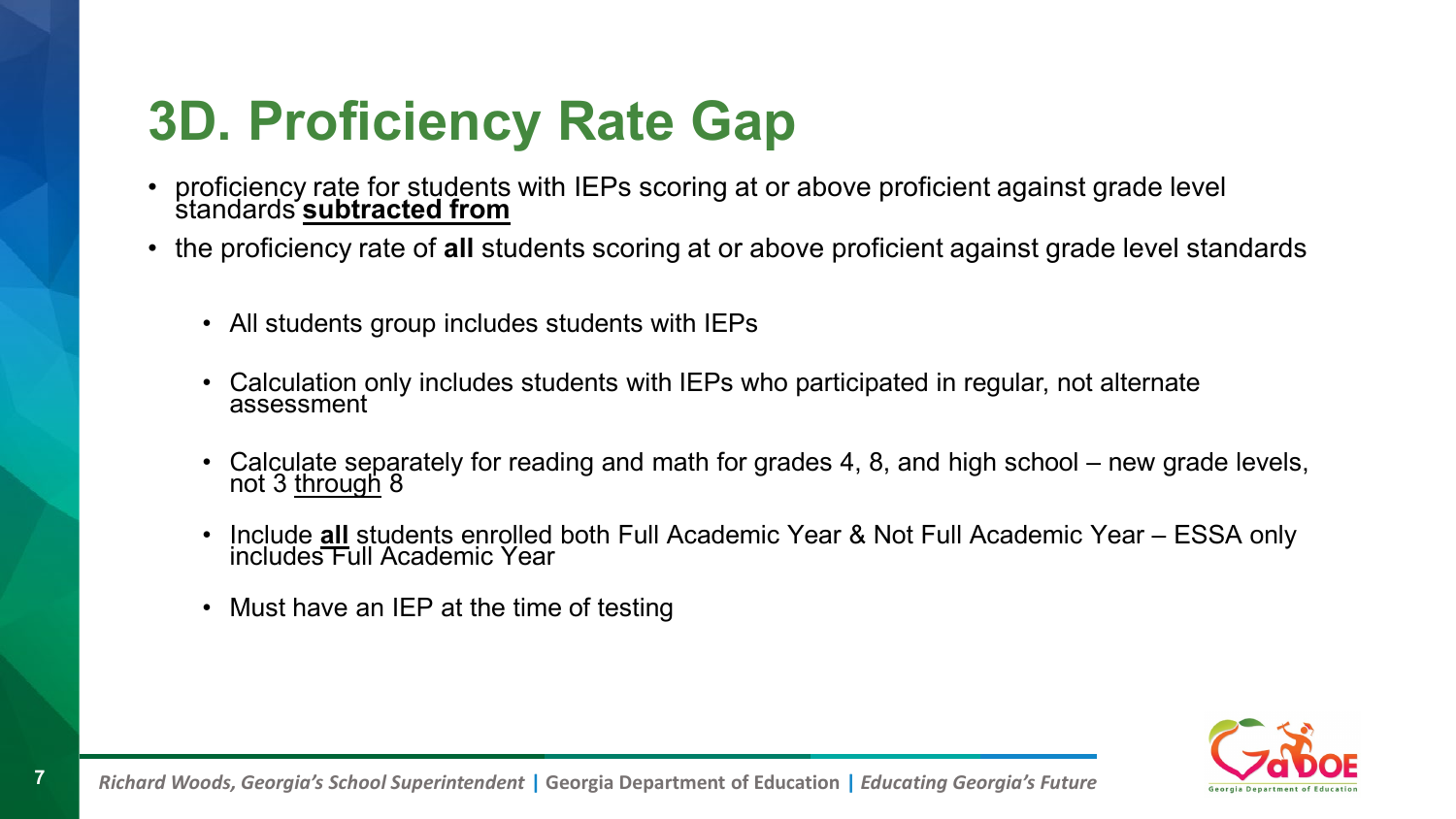### **Assessment Target Considerations**

- COVID has been highly unpredictable with multiple surges impacting:
	- instructional delivery models (virtual, school-based, hybrid)
	- instructional outcomes
	- student attendance
	- staff attendance
	- participation in assessments

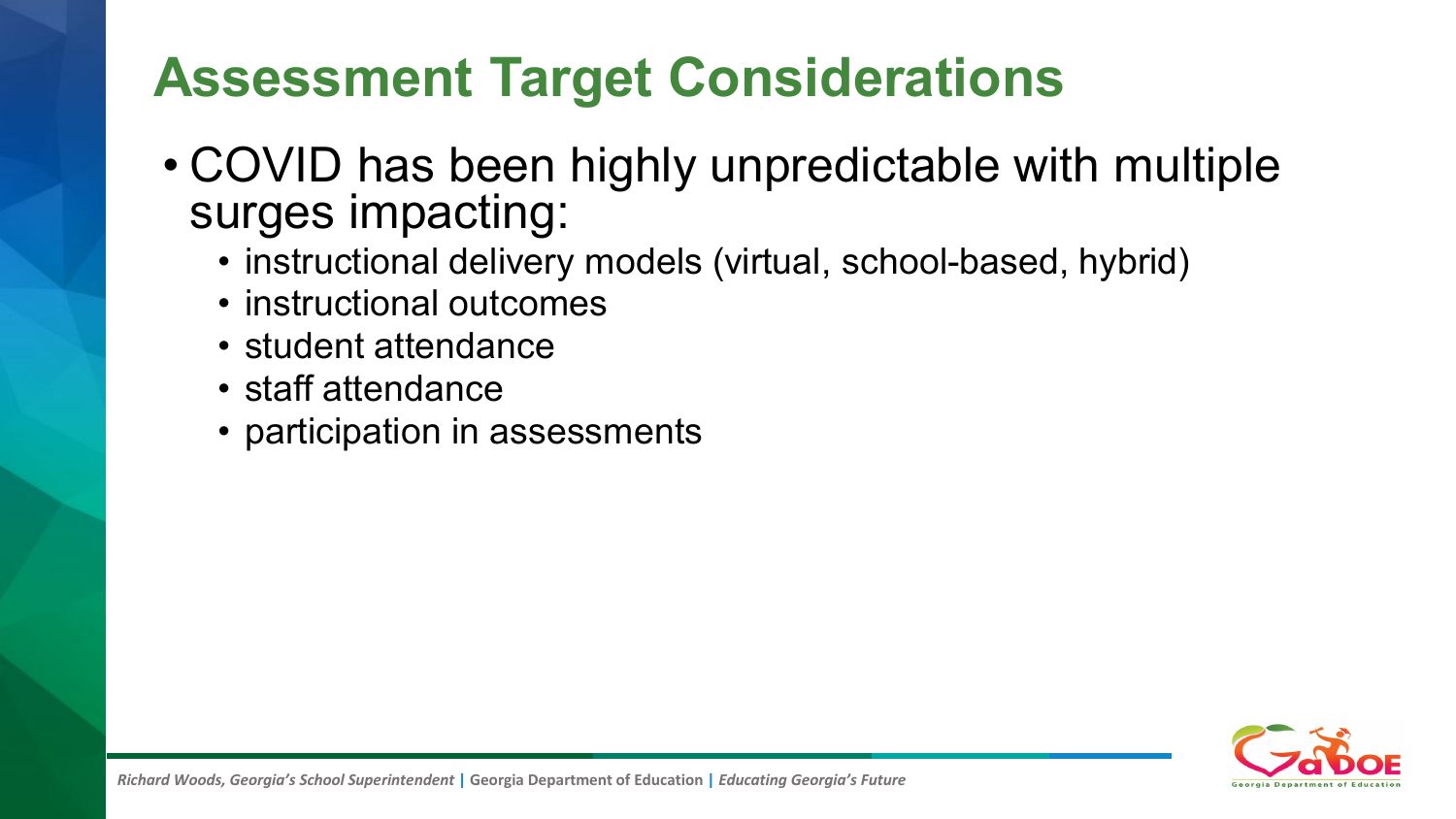### **Assessment Target Considerations**

- Recommendations on Targets:
	- baseline year on all targets for FFY 2020, SY 2020-2021
	- target for 3A = 95% based on data before COVID, and ESSA alignment
	- increase (3B-3C) and decrease (3D) 4% across 6 years
		- 3B achievement on grade level standards
		- 3C achievement on alternate standards
			- 3B & 3C previously combined for achievement calculation, are no longer combined
		- 3D Proficiency Gap new Indicator element

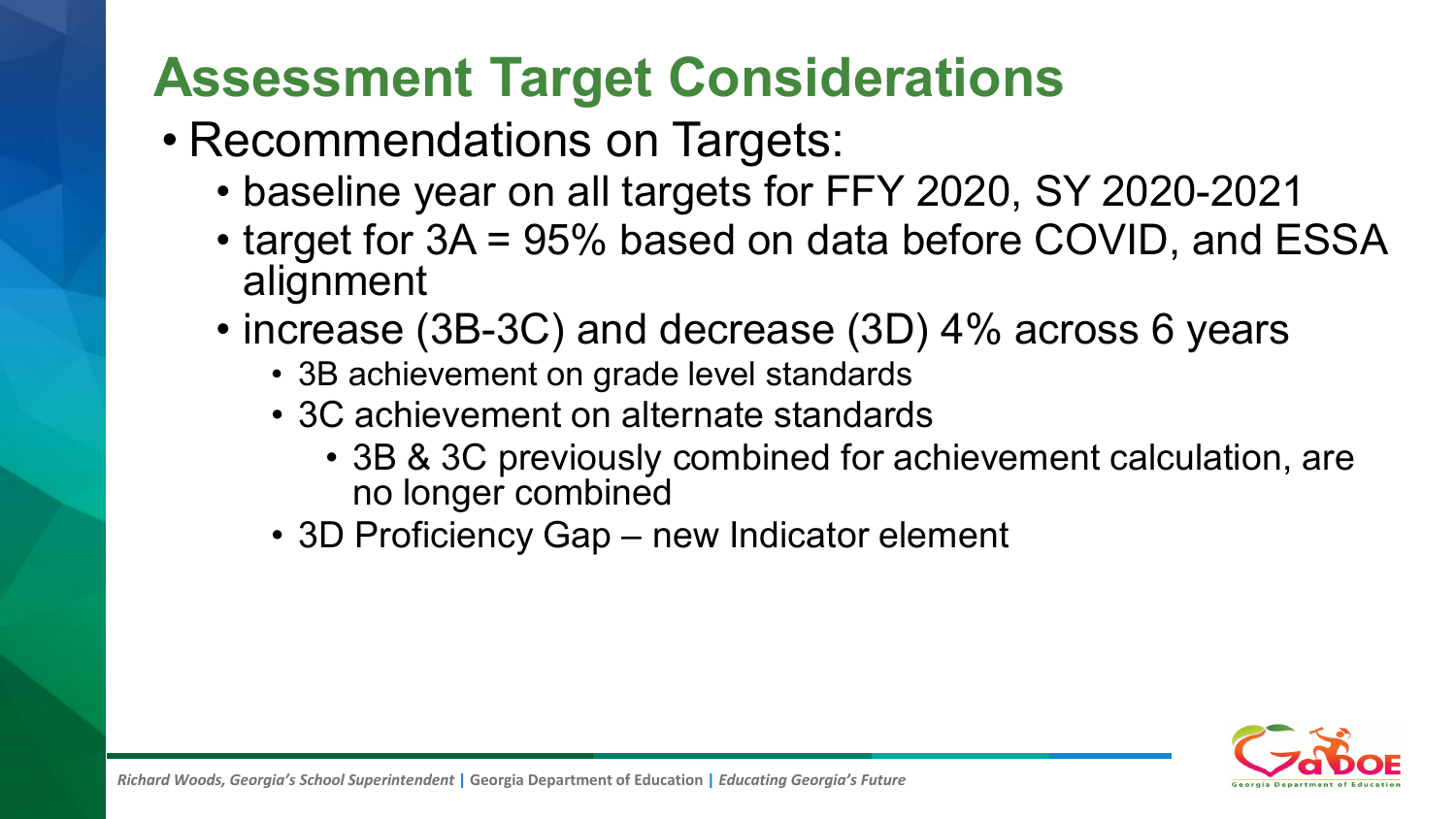### **3A. Assessment Participation for Children with IEPs**

- Georgia Waiver for Assessment Participation for ESSA
	- [2021 Accountability Waiver FAQ 3.29.21.pdf \(gadoe.org\)](https://www.gadoe.org/Curriculum-Instruction-and-Assessment/Accountability/Documents/ESSA/2021%20Accountability%20Waiver%20FAQ%203.29.21.pdf)
	- Participation rate targets do not have to be set below 95%, even with cancelled assessment in 2020 and lower participation in 2021
- COVID dramatically decreased participation for FFY2020, SY 2020-2021
	- Participation rates decreased more than 20% in  $4<sup>th</sup>$  grade for reading and math
	- Participation rates decreased more than  $30\%$  in  $8<sup>th</sup>$  grade and high school for reading and math

#### • Reasons

- Students were not required to report to a school site to test
- Students were not able to participate virtually
- Parents, fearful of COVID, did not have their children report to a school site to test

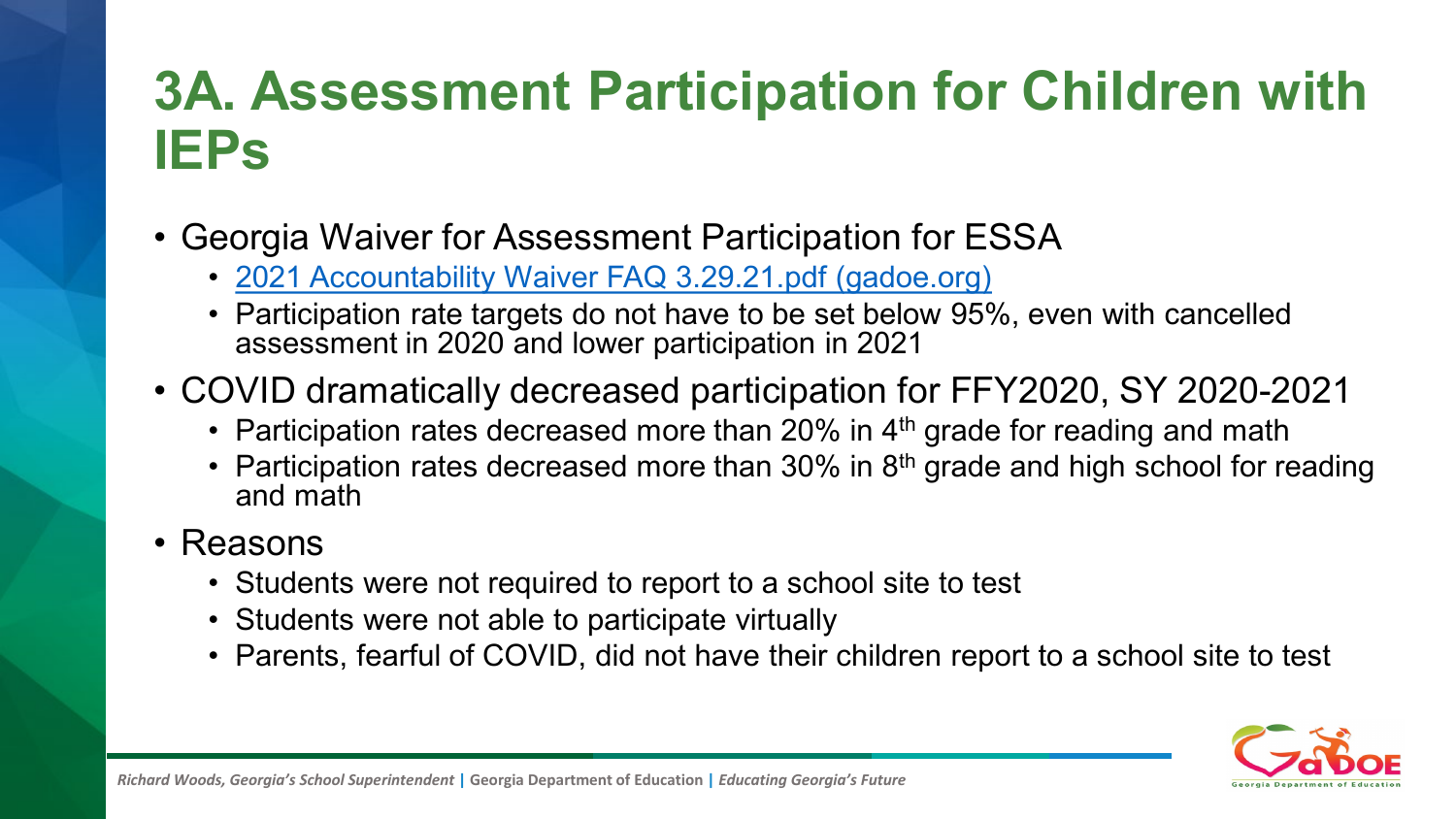#### **3A. Reading Assessment Participation for (SY 2020-2021) Baseline Data & Proposed Targets**

| <b>Description</b> | <b>FFY 2020</b><br>SY 2020-21 | <b>FFY 2021</b><br>SY 2021-22 | <b>FFY 2022</b><br>SY 2022-23 | <b>FFY 2023</b><br>SY 2023-24 | <b>FFY 2024</b><br>SY 2024-25 | <b>FFY 2025</b><br>SY 2025-26 |
|--------------------|-------------------------------|-------------------------------|-------------------------------|-------------------------------|-------------------------------|-------------------------------|
| 4th Grade          | Baseline 77.84%               | 95.00%                        | 95.00%                        | 95.00%                        | 95.00%                        | 95.00%                        |
| 8th Grade          | Baseline 63.30%               | 95.00%                        | 95.00%                        | 95.00%                        | 95.00%                        | 95.00%                        |
| <b>High School</b> | Baseline 62.74%               | 95.00%                        | 95.00%                        | 95.00%                        | 95.00%                        | 95.00%                        |

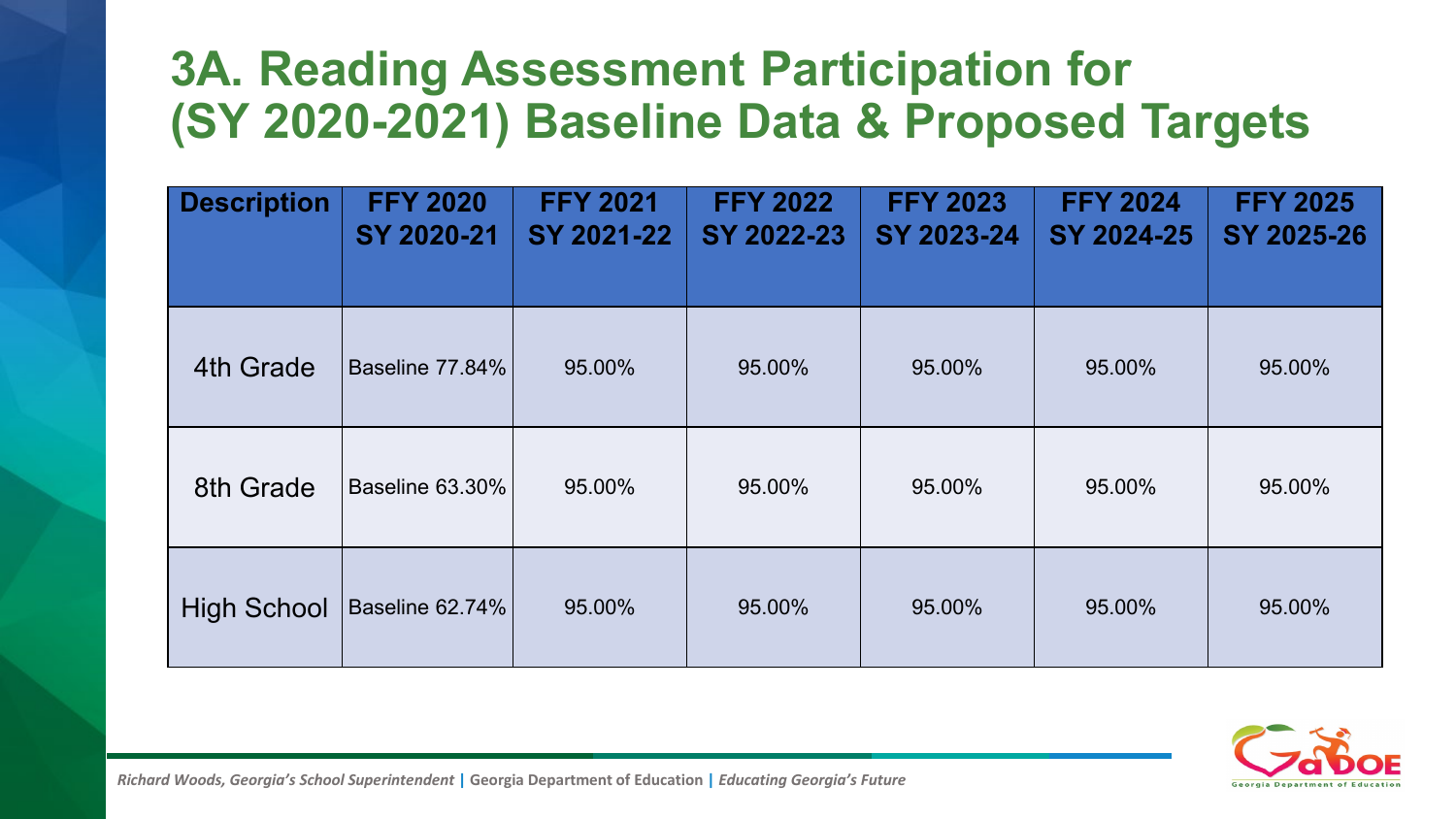#### **3A. Math Assessment Participation (SY 2020-2021) Baseline Data & Proposed Targets**

| <b>Description</b> | <b>FFY 2020</b><br>SY 2020-21 | <b>FFY 2021</b><br>SY 2021-22 | <b>FFY 2022</b><br>SY 2022-23 | <b>FFY 2023</b><br>SY 2023-24 | <b>FFY 2024</b><br>SY 2024-25 | <b>FFY 2025</b><br>SY 2025-26 |
|--------------------|-------------------------------|-------------------------------|-------------------------------|-------------------------------|-------------------------------|-------------------------------|
| 4th Grade          | Baseline 77.7%                | 95.00%                        | 95.00%                        | 95.00%                        | 95.00%                        | 95.00%                        |
| 8th Grade          | Baseline 61.48%               | 95.00%                        | 95.00%                        | 95.00%                        | 95.00%                        | 95.00%                        |
| <b>High School</b> | Baseline 60.71%               | 95.00%                        | 95.00%                        | 95.00%                        | 95.00%                        | 95.00%                        |

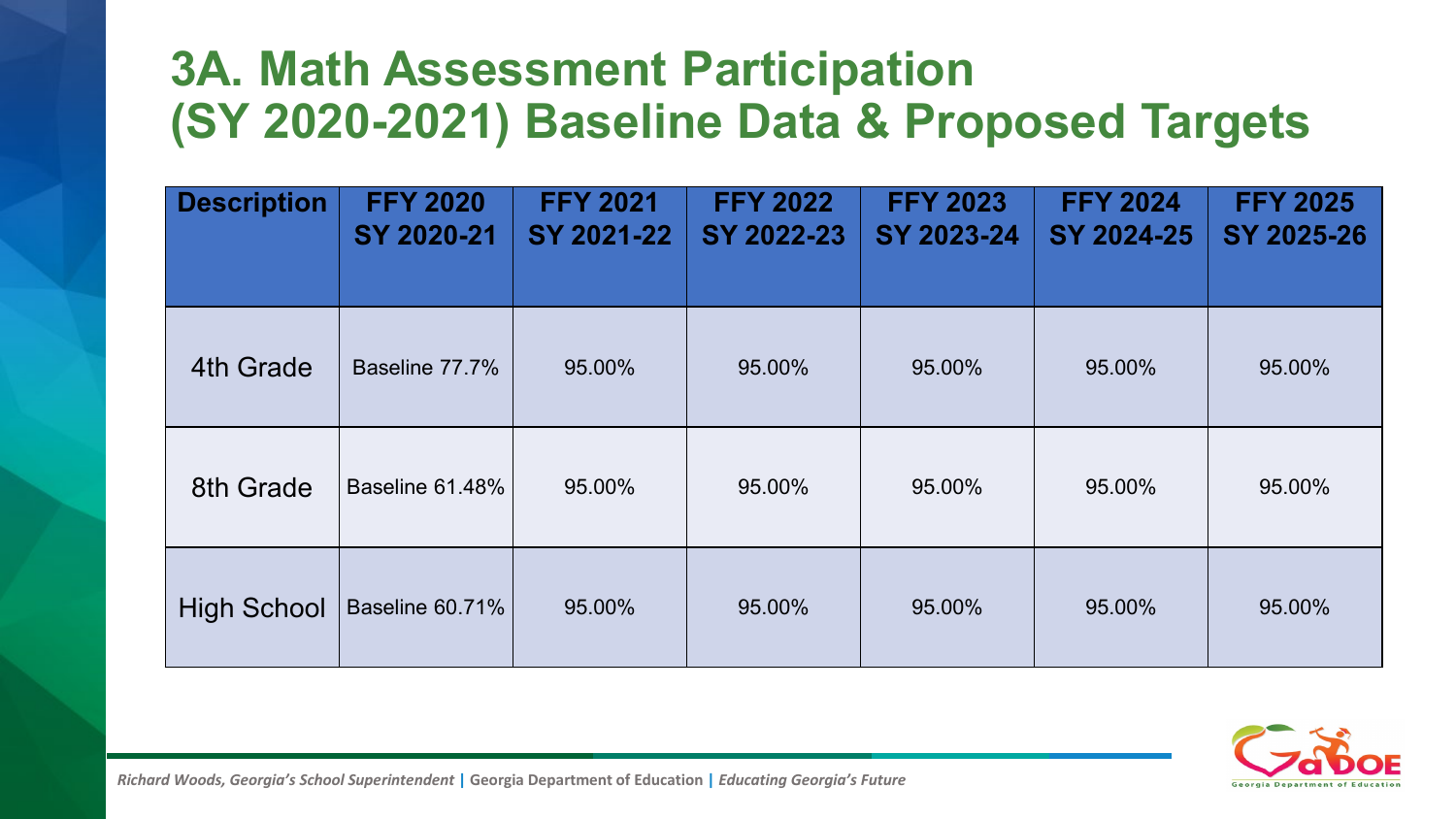#### **3B. Reading Proficiency Rate (against grade level academic achievement standards) (SY 2020-2021) Baseline Data & Proposed Targets #1**

| <b>Description</b> | <b>FFY 2020</b><br>SY 2020-21 | <b>FFY 2021</b><br>SY 2021-22 | <b>FFY 2022</b><br>SY 2022-23 | <b>FFY 2023</b><br>SY 2023-24 | <b>FFY 2024</b><br>SY 2024-25 | <b>FFY 2025</b><br>SY 2025-26 |
|--------------------|-------------------------------|-------------------------------|-------------------------------|-------------------------------|-------------------------------|-------------------------------|
| 4th Grade          | <b>Baseline 12.77%</b>        | 12.77%                        | 14.77%                        | 14.77%                        | 16.77%                        | 16.77%                        |
| 8th Grade          | Baseline 9.17%                | 9.17%                         | 11.17%                        | 11.17%                        | 13.17%                        | 13.17%                        |
| <b>High School</b> | Baseline 5.5%                 | 5.50%                         | 7.50%                         | 7.50%                         | 9.50%                         | 9.50%                         |

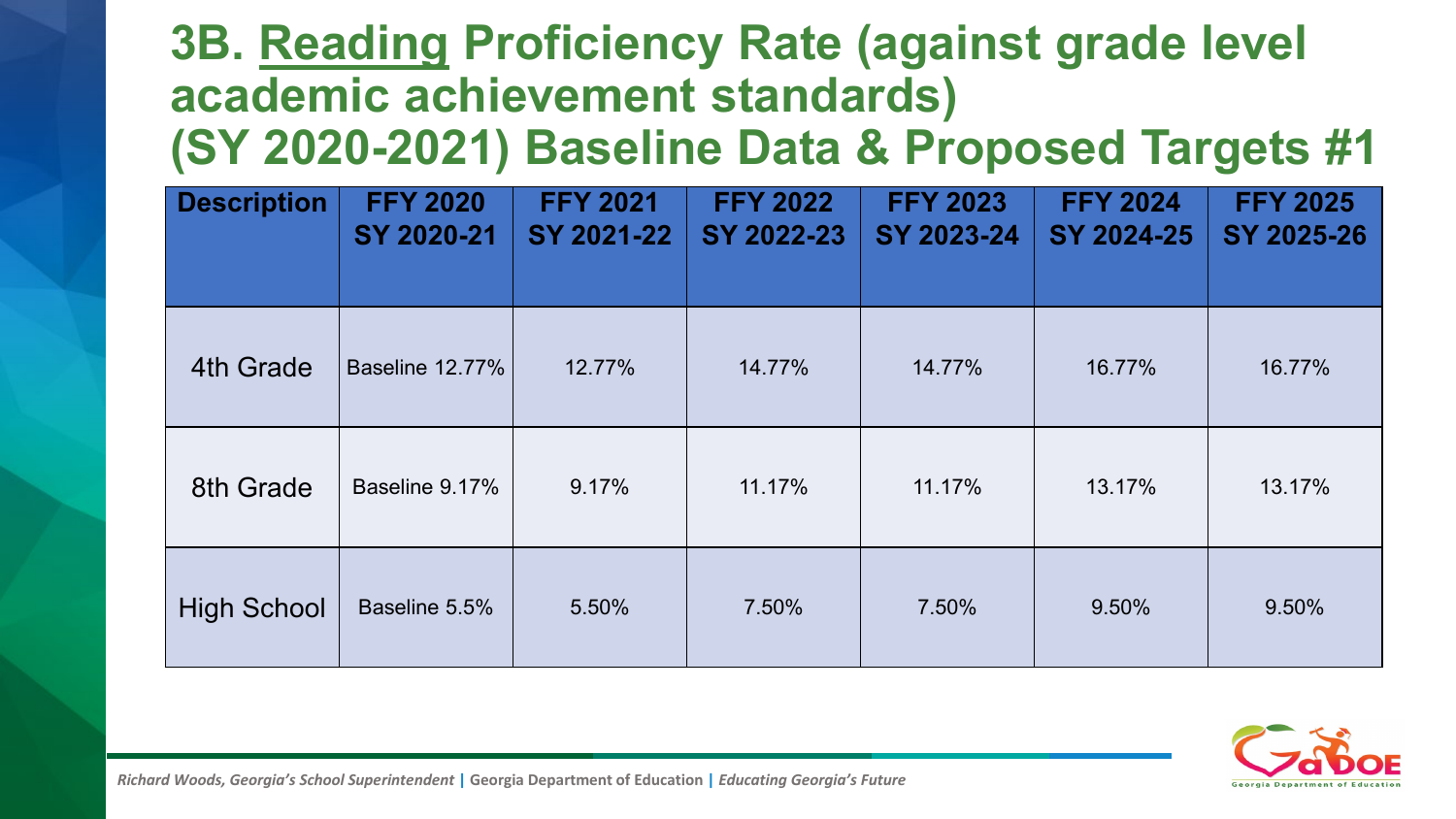#### **3B. Reading Proficiency Rate (against grade level academic achievement standards) (SY 2020-2021) Baseline Data & Proposed Targets #2**

| <b>Description</b> | <b>FFY 2020</b><br>SY 2020-21 | <b>FFY 2021</b><br>SY 2021-22 | <b>FFY 2022</b><br>SY 2022-23 | <b>FFY 2023</b><br>SY 2023-24 | <b>FFY 2024</b><br>SY 2024-25 | <b>FFY 2025</b><br>SY 2025-26 |
|--------------------|-------------------------------|-------------------------------|-------------------------------|-------------------------------|-------------------------------|-------------------------------|
| 4th Grade          | Baseline 12.77%               | 14.77%                        | 16.77%                        | 18.77%                        | 20.77%                        | 22.77%                        |
| 8th Grade          | Baseline 9.17%                | 11.17%                        | 13.17%                        | 15.17%                        | 17.17%                        | 19.17%                        |
| <b>High School</b> | Baseline 5.5%                 | 7.50%                         | 9.50%                         | 11.50%                        | 13.50%                        | 15.50%                        |

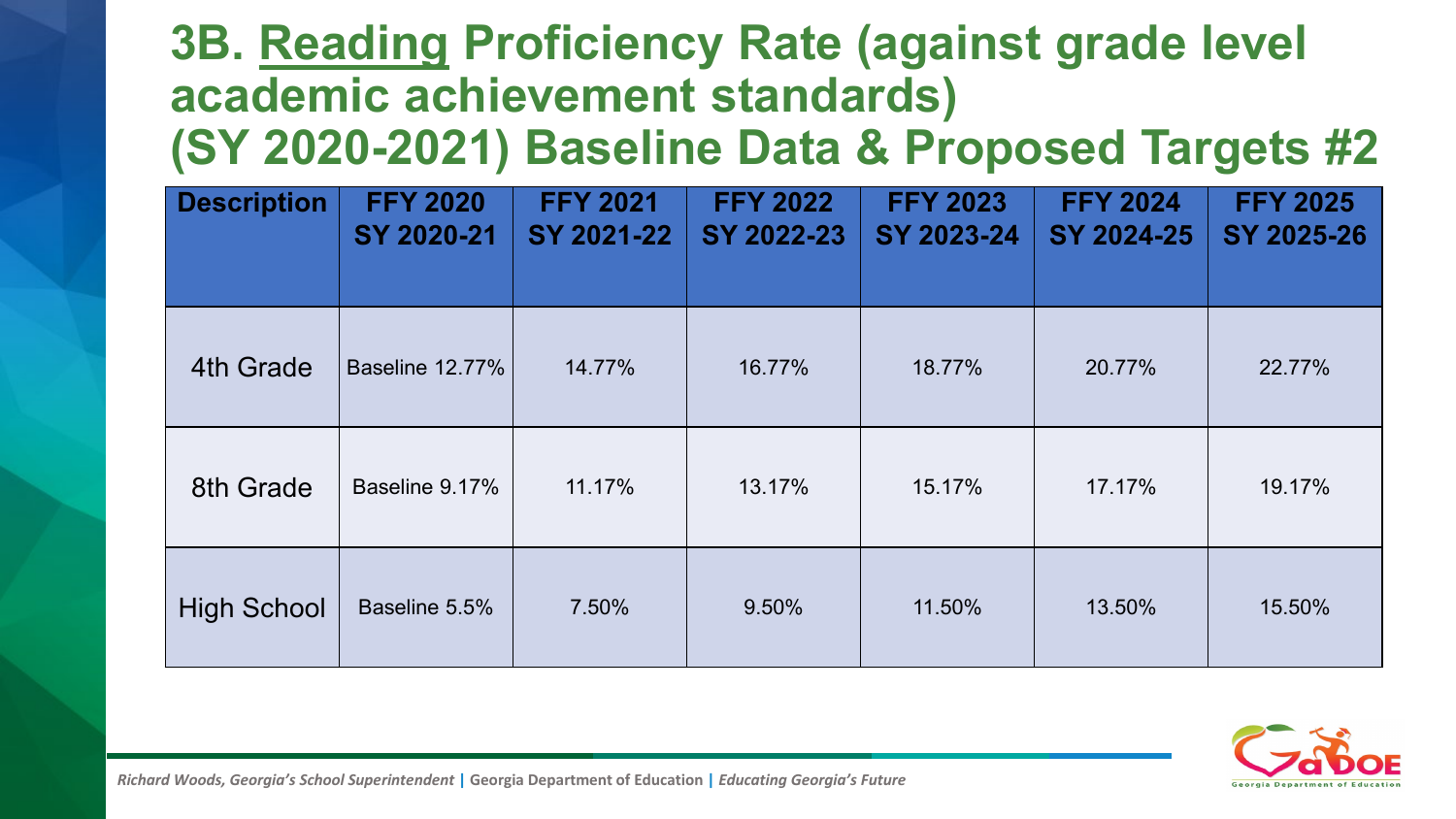#### **3B. Reading Proficiency Rate (against grade level academic achievement standards) (SY 2020-2021) Baseline Data & Proposed Targets #3**

| <b>Description</b> | <b>FFY 2020</b><br>SY 2020-21 | <b>FFY 2021</b><br>SY 2021-22 | <b>FFY 2022</b><br>SY 2022-23 | <b>FFY 2023</b><br>SY 2023-24 | <b>FFY 2024</b><br>SY 2024-25 | <b>FFY 2025</b><br>SY 2025-26 |
|--------------------|-------------------------------|-------------------------------|-------------------------------|-------------------------------|-------------------------------|-------------------------------|
| 4th Grade          | Baseline 12.77%               | 16.77%                        | 20.77%                        | 24.77%                        | 28.77%                        | 32.77%                        |
| 8th Grade          | Baseline 9.17%                | 13.17%                        | 17.17%                        | 21.17%                        | 25.17%                        | 29.17%                        |
| <b>High School</b> | Baseline 5.5%                 | 9.50%                         | 13.50%                        | 17.50%                        | 21.50%                        | 25.50%                        |

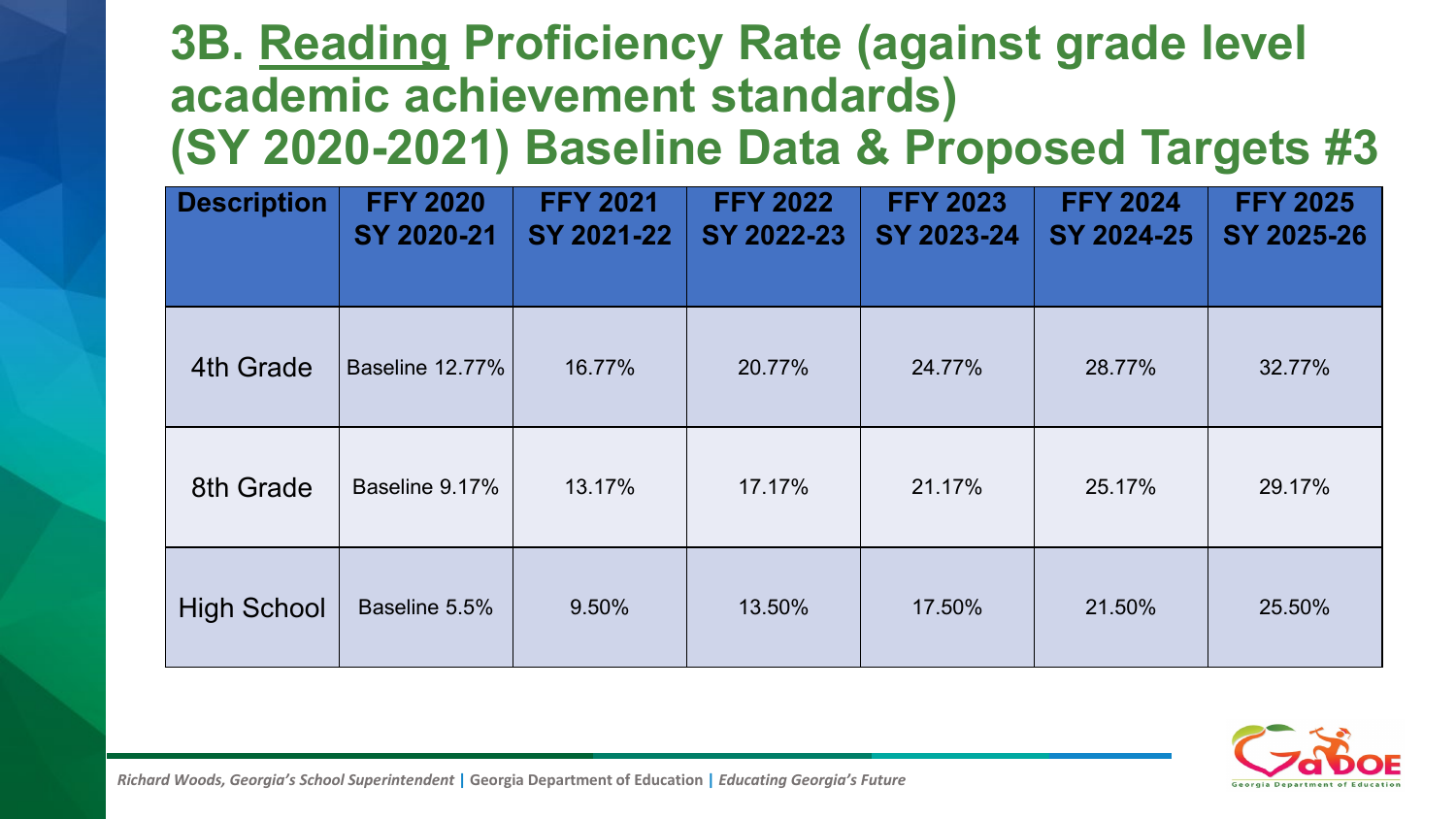#### **3B. Reading Proficiency Rate (against grade level academic achievement standards) Option End Rates**

| <b>Description</b> | <b>FFY 2020</b><br>SY 2020-21 | <b>FFY 2025</b><br>SY 2025-26<br>#1 | <b>FFY 2025</b><br>SY2025-26<br>#1A | <b>FFY 2025</b><br>SY 2025-26<br>#2 | <b>FFY 2025</b><br>SY 2025-26<br>#3 |
|--------------------|-------------------------------|-------------------------------------|-------------------------------------|-------------------------------------|-------------------------------------|
| 4th Grade          | Baseline 12.77%               | 16.77%                              | 18.77%                              | 22.77%                              | 32.77%                              |
| 8th Grade          | Baseline 9.17%                | 13.17%                              | 15.17%                              | 19.17%                              | 29.17%                              |
| <b>High School</b> | Baseline 5.5%                 | 9.50%                               | 11.5%                               | 15.50%                              | 25.50%                              |

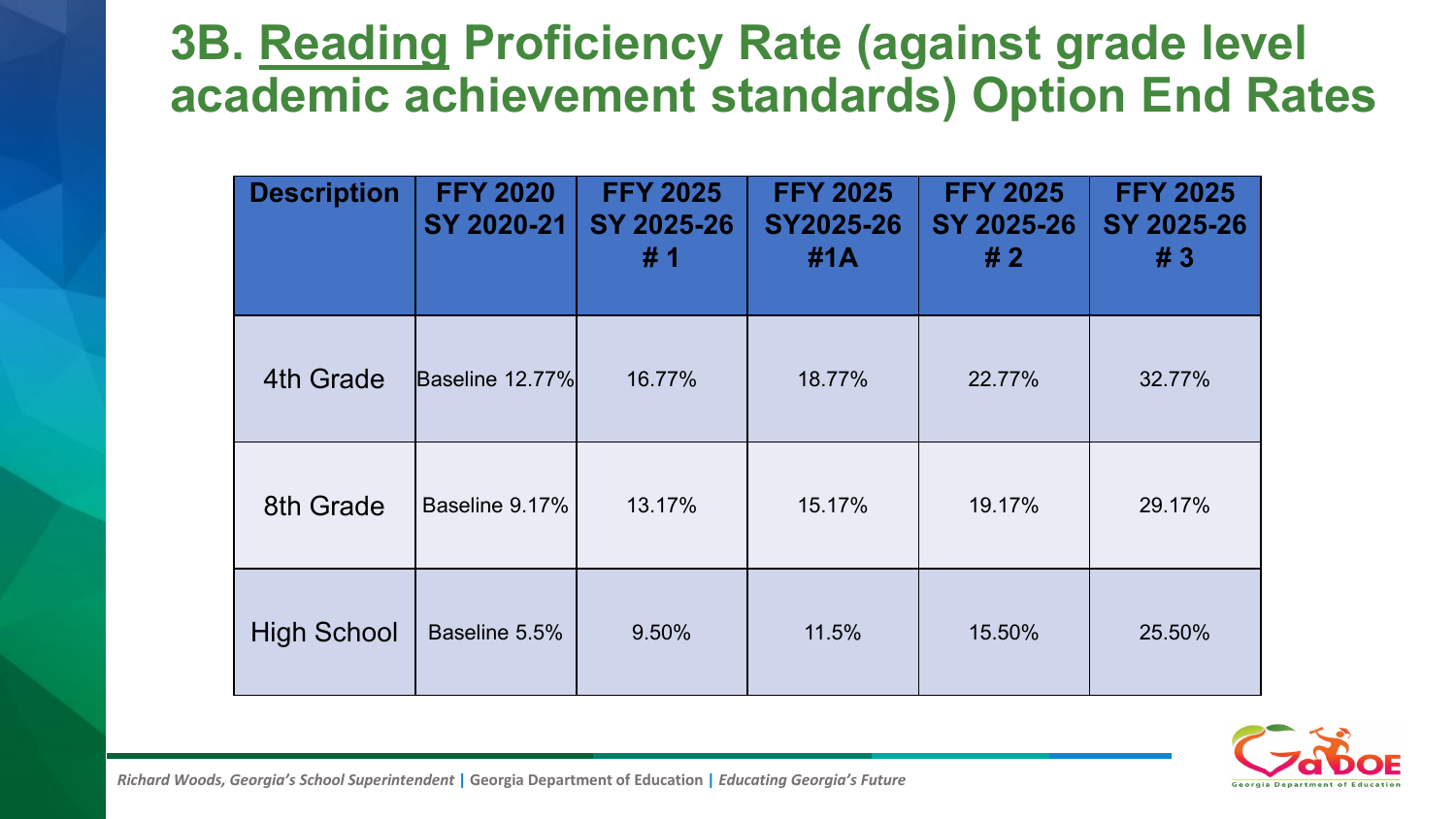#### **3B. Math Proficiency Rate (against grade level academic achievement standards) (SY 2020-2021) Baseline Data & Proposed Targets #1**

| <b>Description</b> | <b>FFY 2020</b><br>SY 2020-21 | <b>FFY 2021</b><br>SY 2021-22 | <b>FFY 2022</b><br>SY 2022-23 | <b>FFY 2023</b><br>SY 2023-24 | <b>FFY 2024</b><br>SY 2024-25 | <b>FFY 2025</b><br>SY 2025-26 |
|--------------------|-------------------------------|-------------------------------|-------------------------------|-------------------------------|-------------------------------|-------------------------------|
| 4th Grade          | Baseline 18.93%               | 18.93%                        | 20.93%                        | 20.93%                        | 22.93%                        | 22.93%                        |
| 8th Grade          | Baseline 7.91%                | 7.91%                         | 9.91%                         | 9.91%                         | 11.91%                        | 11.91%                        |
| <b>High School</b> | Baseline 5.69%                | 5.69%                         | 7.69%                         | 7.69%                         | 9.69%                         | 9.69%                         |

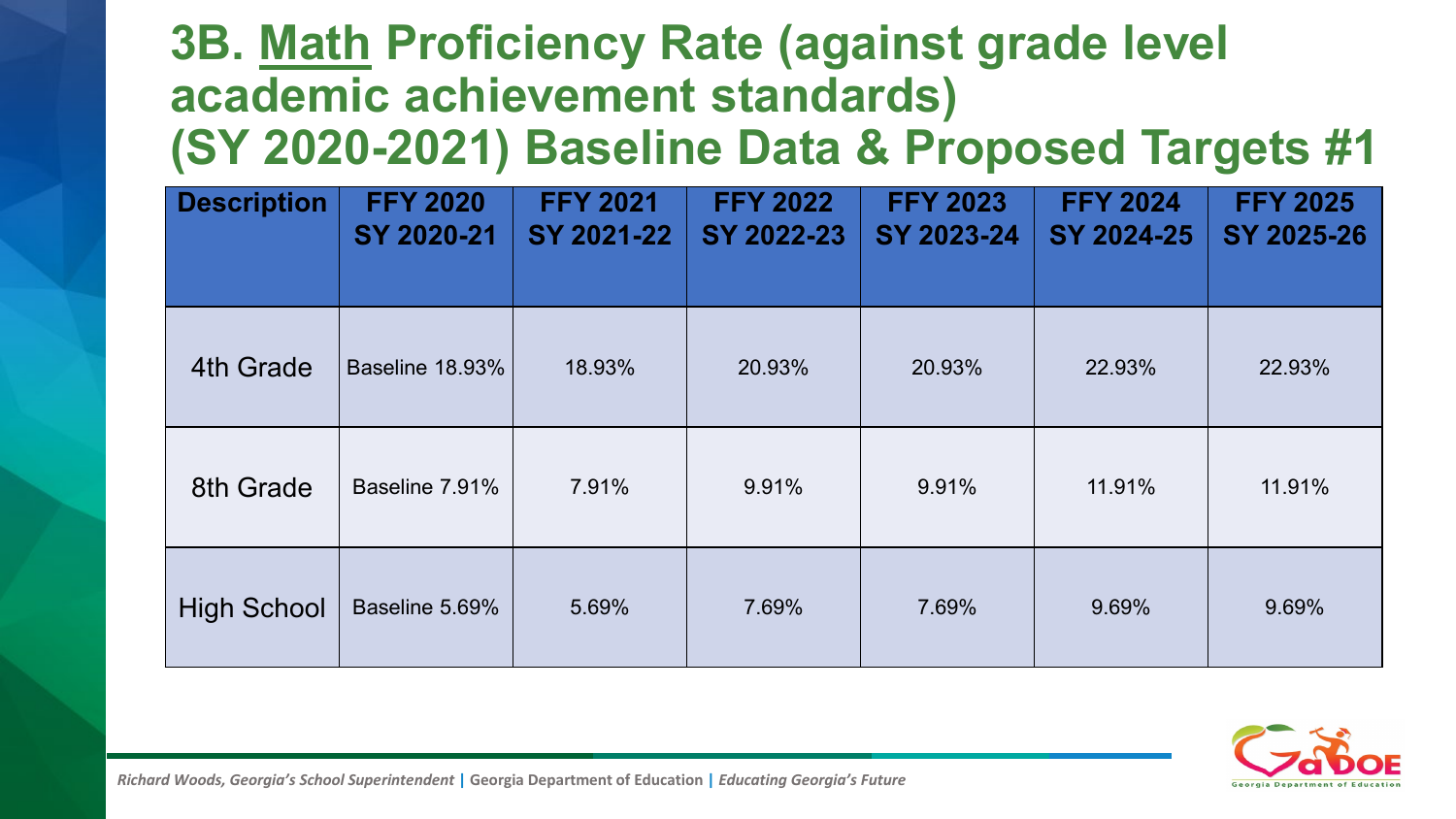#### **3B. Math Proficiency Rate (against grade level academic achievement standards) (SY 2020-2021) Baseline Data & Proposed Targets #2**

| <b>Description</b> | <b>FFY 2020</b><br>SY 2020-21 | <b>FFY 2021</b><br>SY 2021-22 | <b>FFY 2022</b><br>SY 2022-23 | <b>FFY 2023</b><br>SY 2023-24 | <b>FFY 2024</b><br>SY 2024-25 | <b>FFY 2025</b><br>SY 2025-26 |
|--------------------|-------------------------------|-------------------------------|-------------------------------|-------------------------------|-------------------------------|-------------------------------|
| <b>4th Grade</b>   | Baseline 18.93%               | 20.93%                        | 22.93%                        | 24.93%                        | 26.93%                        | 28.93%                        |
| 8th Grade          | Baseline 7.91%                | 9.91%                         | 11.91%                        | 13.91%                        | 15.91%                        | 17.91%                        |
| <b>High School</b> | Baseline 5.69%                | 7.69%                         | 9.69%                         | 11.69%                        | 13.69%                        | 15.69%                        |

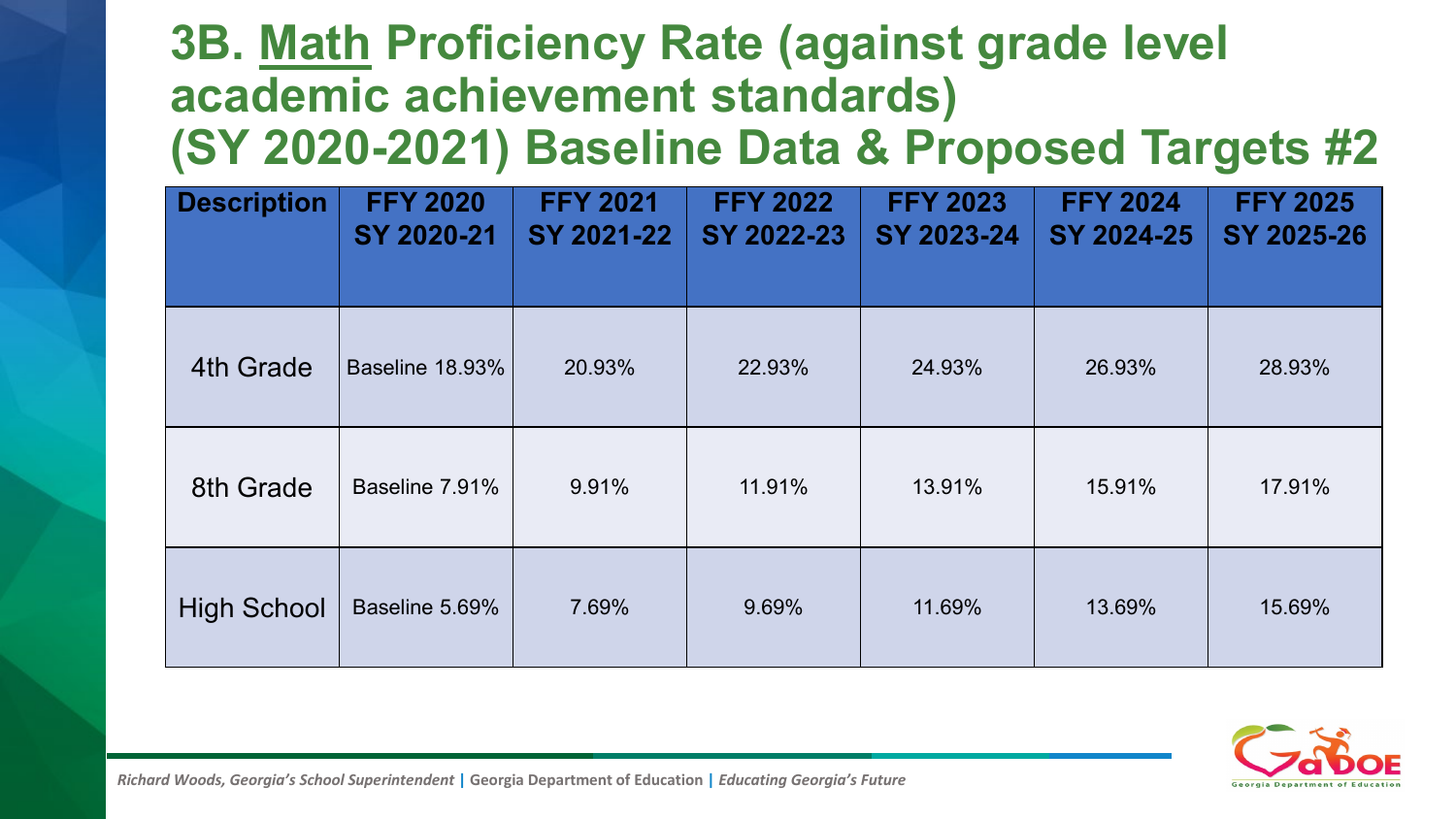#### **3B. Math Proficiency Rate (against grade level academic achievement standards) (SY 2020-2021) Baseline Data & Proposed Targets #3**

| <b>Description</b> | <b>FFY 2020</b><br>SY 2020-21 | <b>FFY 2021</b><br>SY 2021-22 | <b>FFY 2022</b><br>SY 2022-23 | <b>FFY 2023</b><br>SY 2023-24 | <b>FFY 2024</b><br>SY 2024-25 | <b>FFY 2025</b><br>SY 2025-26 |
|--------------------|-------------------------------|-------------------------------|-------------------------------|-------------------------------|-------------------------------|-------------------------------|
| 4th Grade          | Baseline 18.93%               | 22.93%                        | 26.93%                        | 30.93%                        | 34.93%                        | 38.93%                        |
| 8th Grade          | Baseline 7.91%                | 11.91%                        | 15.91%                        | 19.91%                        | 23.91%                        | 27.91%                        |
| <b>High School</b> | Baseline 5.69%                | 9.69%                         | 13.69%                        | 17.69%                        | 21.69%                        | 25.69%                        |

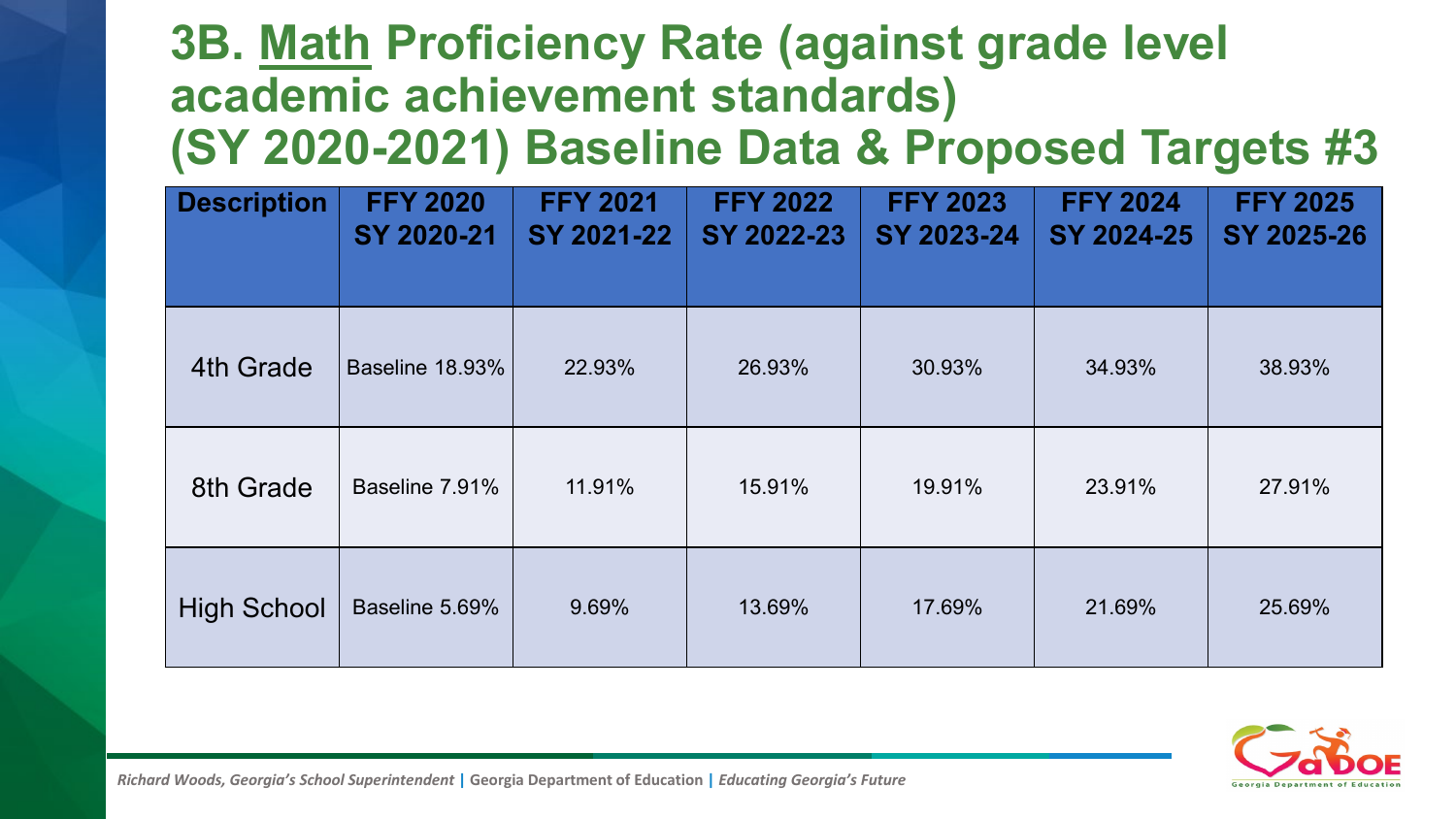#### **3B. Math Proficiency Rate (against grade level academic achievement standards) Option End Rates**

| <b>Description</b>    | <b>FFY 2020</b><br>SY 2020-21 | <b>FFY 2025</b><br>SY 2025-26<br>#1 | <b>FFY 2025</b><br>#1A | <b>FFY 2025</b><br>SY 2025-26 SY 2025-26 SY 2025-26<br>#2 | <b>FFY 2025</b><br>#3 |
|-----------------------|-------------------------------|-------------------------------------|------------------------|-----------------------------------------------------------|-----------------------|
| 4th Grade             | <b>Baseline</b><br>18.93%     | 22.93%                              | 24.93%                 | 28.93%                                                    | 38.93%                |
| 8th Grade             | Baseline 7.91%                | 11.91%                              | 13.91%                 | 17.91%                                                    | 27.91%                |
| <b>High</b><br>School | Baseline 5.69%                | 9.69%                               | 11.69%                 | 15.69%                                                    | 25.69%                |

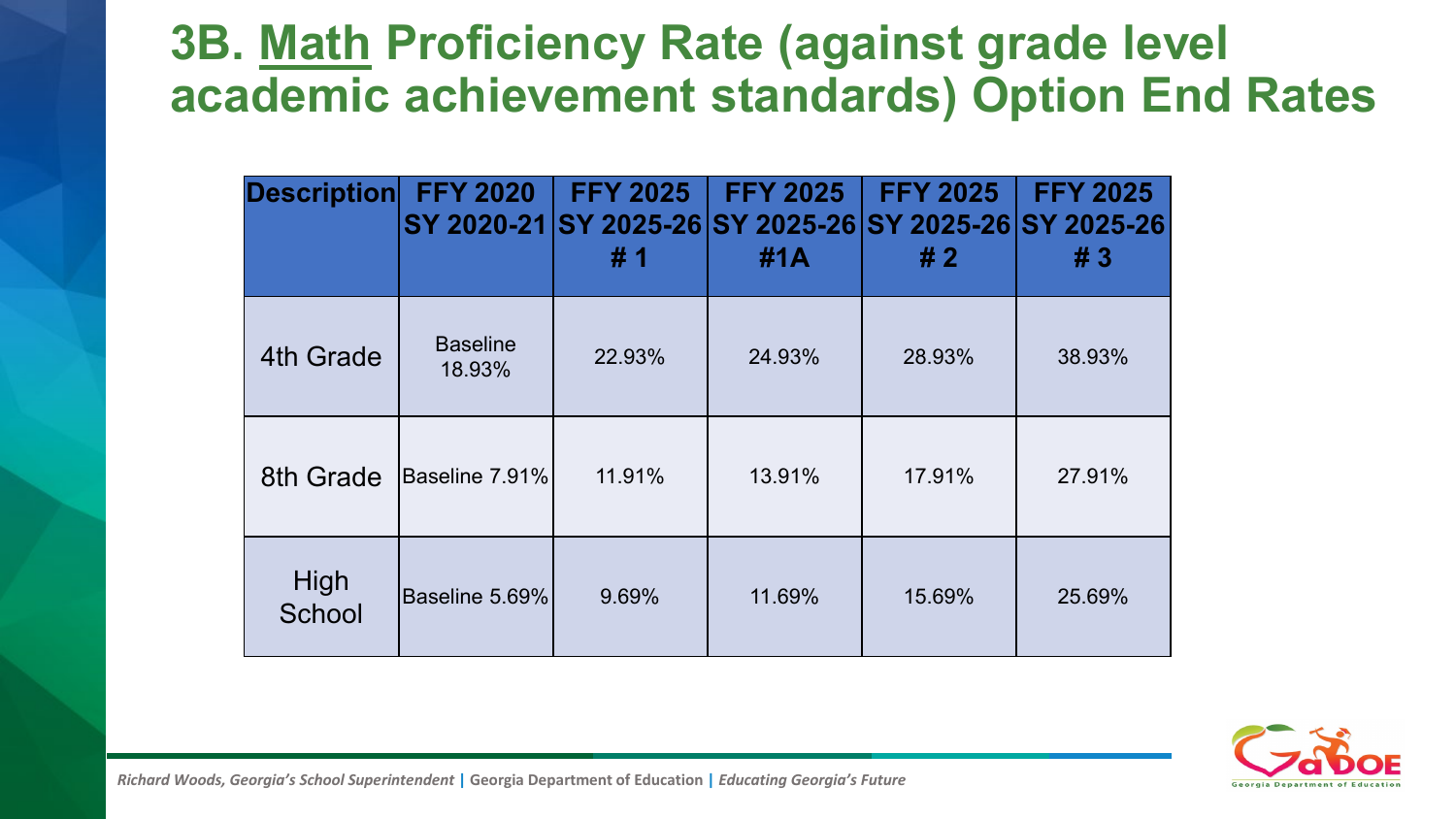#### **3C. Reading Proficiency Rate (against alternate academic achievement standards) (SY 2020-2021) Baseline Data & Proposed Targets**

| <b>Description</b> | <b>FFY 2020</b><br>SY 2020-21 | <b>FFY 2021</b><br>SY 2021-22 | <b>FFY 2022</b><br>SY 2022-23 | <b>FFY 2023</b><br>SY 2023-24 | <b>FFY 2024</b><br>SY 2024-25 | <b>FFY 2025</b><br>SY 2025-26 |
|--------------------|-------------------------------|-------------------------------|-------------------------------|-------------------------------|-------------------------------|-------------------------------|
| 4th Grade          | Baseline 66.00%               | 66.00%                        | 68.00%                        | 68.00%                        | 70.00%                        | 70.00%                        |
| 8th Grade          | Baseline 82.77%               | 82.77%                        | 84.77%                        | 84.77%                        | 86.77%                        | 86.77%                        |
| <b>High School</b> | Baseline 72.19%               | 72.19%                        | 74.19%                        | 74.19%                        | 76.19%                        | 76.19%                        |

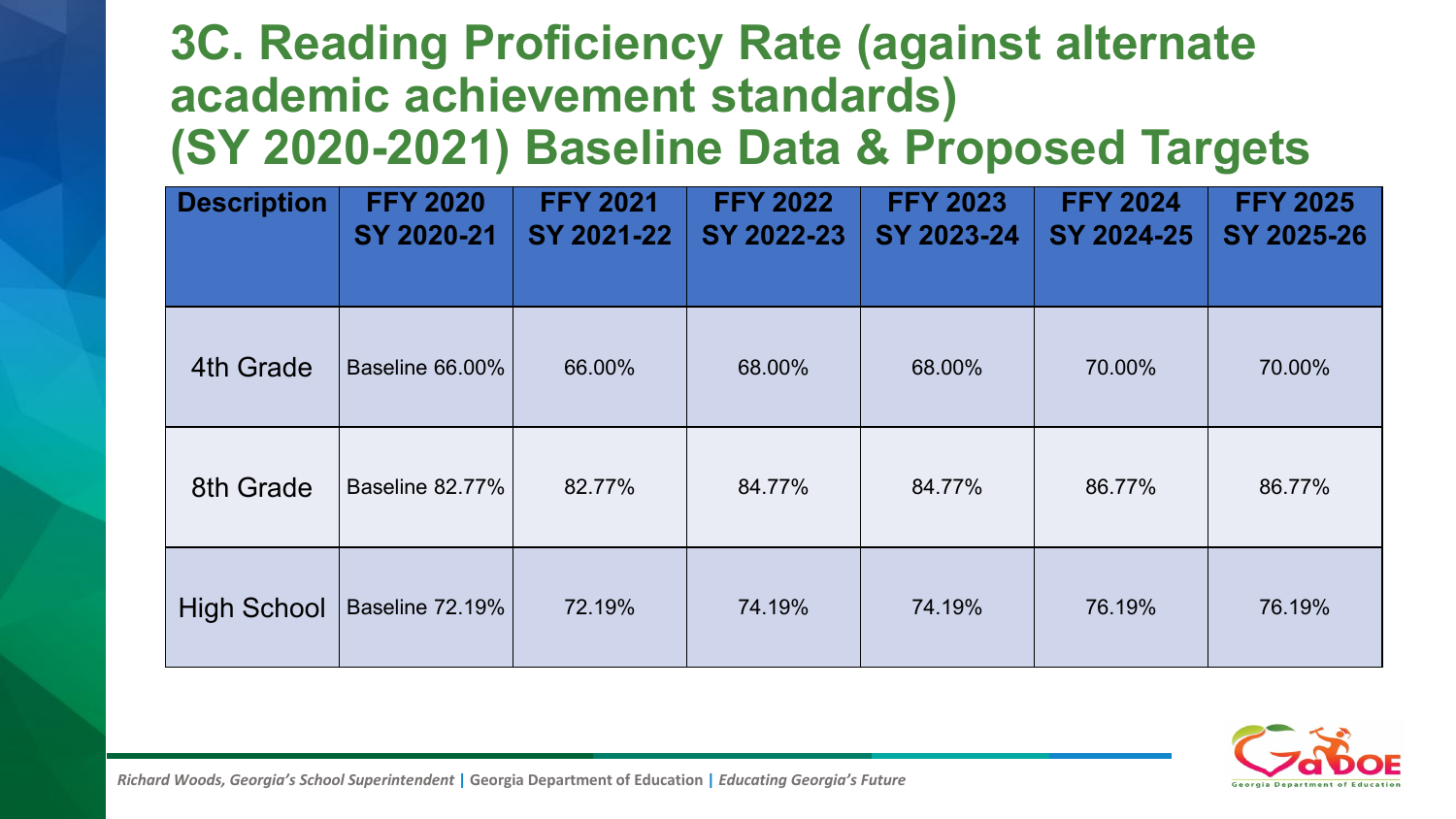#### **3C. Math Proficiency Rate (against alternate academic achievement standards) (SY 2020-2021) Baseline Data & Proposed Targets**

| <b>Description</b> | <b>FFY 2020</b><br>SY 2020-21 | <b>FFY 2021</b><br>SY 2021-22 | <b>FFY 2022</b><br>SY 2022-23 | <b>FFY 2023</b><br>SY 2023-24 | <b>FFY 2024</b><br>SY 2024-25 | <b>FFY 2025</b><br>SY 2025-26 |
|--------------------|-------------------------------|-------------------------------|-------------------------------|-------------------------------|-------------------------------|-------------------------------|
| 4th Grade          | Baseline 58.98%               | 58.98%                        | 60.98%                        | 60.98%                        | 62.98%                        | 62.98%                        |
| 8th Grade          | Baseline 66.52%               | 66.52%                        | 68.52%                        | 68.52%                        | 70.52%                        | 70.52%                        |
| <b>High School</b> | Baseline 66.40%               | 66.40%                        | 68.40%                        | 68.40%                        | 70.40%                        | 70.40%                        |

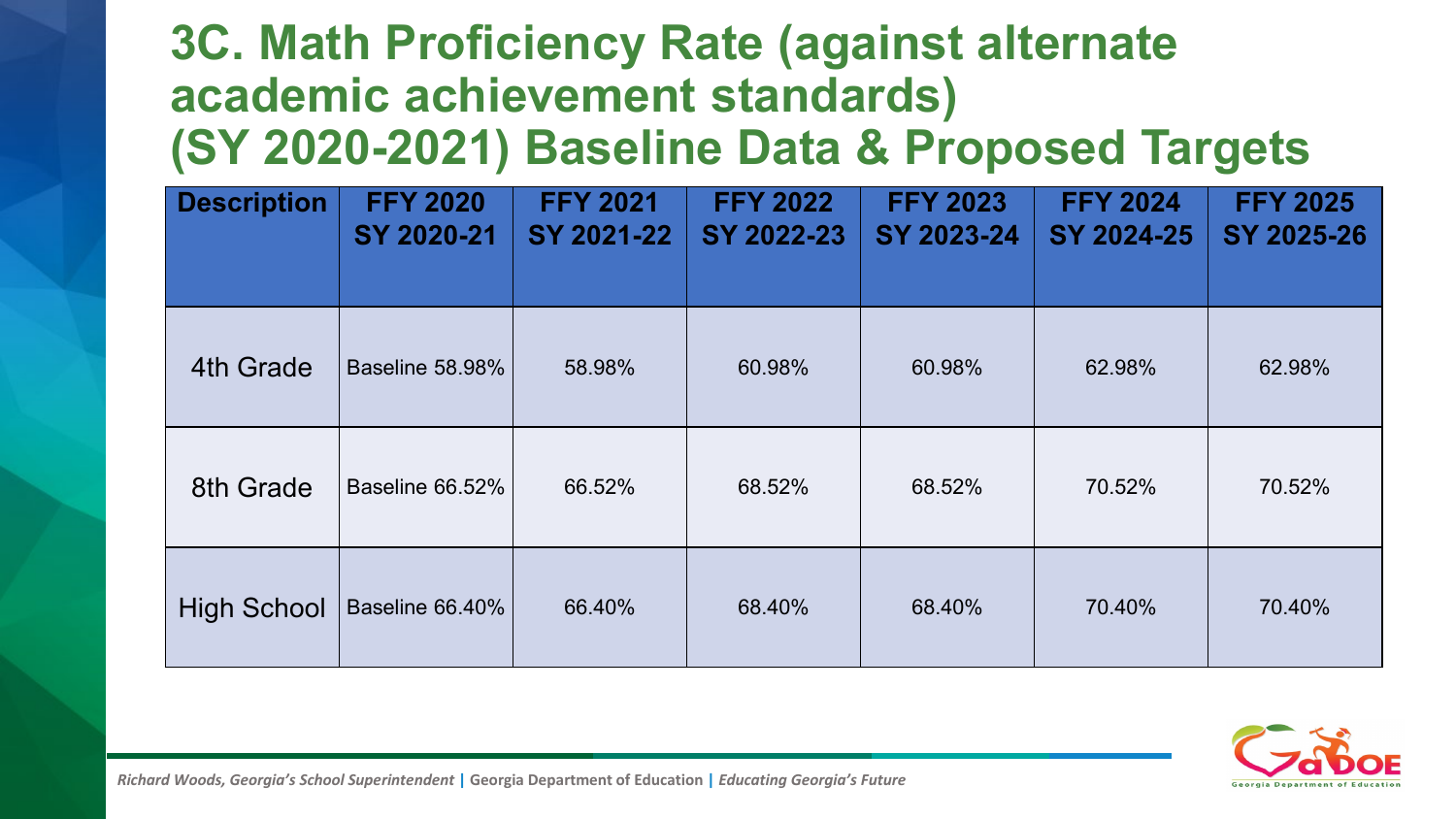#### **3D. Reading Proficiency Gap (gap in rates for children with IEPs and all students against grade level standards) Baseline Data & Proposed Targets #1**

| <b>Description</b> | <b>FFY 2020</b><br>SY 2020-21 | <b>FFY 2021</b><br>SY 2021-22 | <b>FFY 2022</b><br>SY 2022-23 | <b>FFY 2023</b><br>SY 2023-24 | <b>FFY 2024</b><br>SY 2024-25 | <b>FFY 2025</b><br>SY 2025-26 |
|--------------------|-------------------------------|-------------------------------|-------------------------------|-------------------------------|-------------------------------|-------------------------------|
| 4th Grade          | Baseline 23.89                | 23.89                         | 22.89                         | 21.89                         | 20.89                         | 19.89                         |
| 8th Grade          | Baseline 32.01                | 32.01                         | 31.01                         | 30.01                         | 29.01                         | 28.01                         |
| <b>High School</b> | Baseline 24.16                | 24.16                         | 23.16                         | 22.16                         | 21.16                         | 20.16                         |

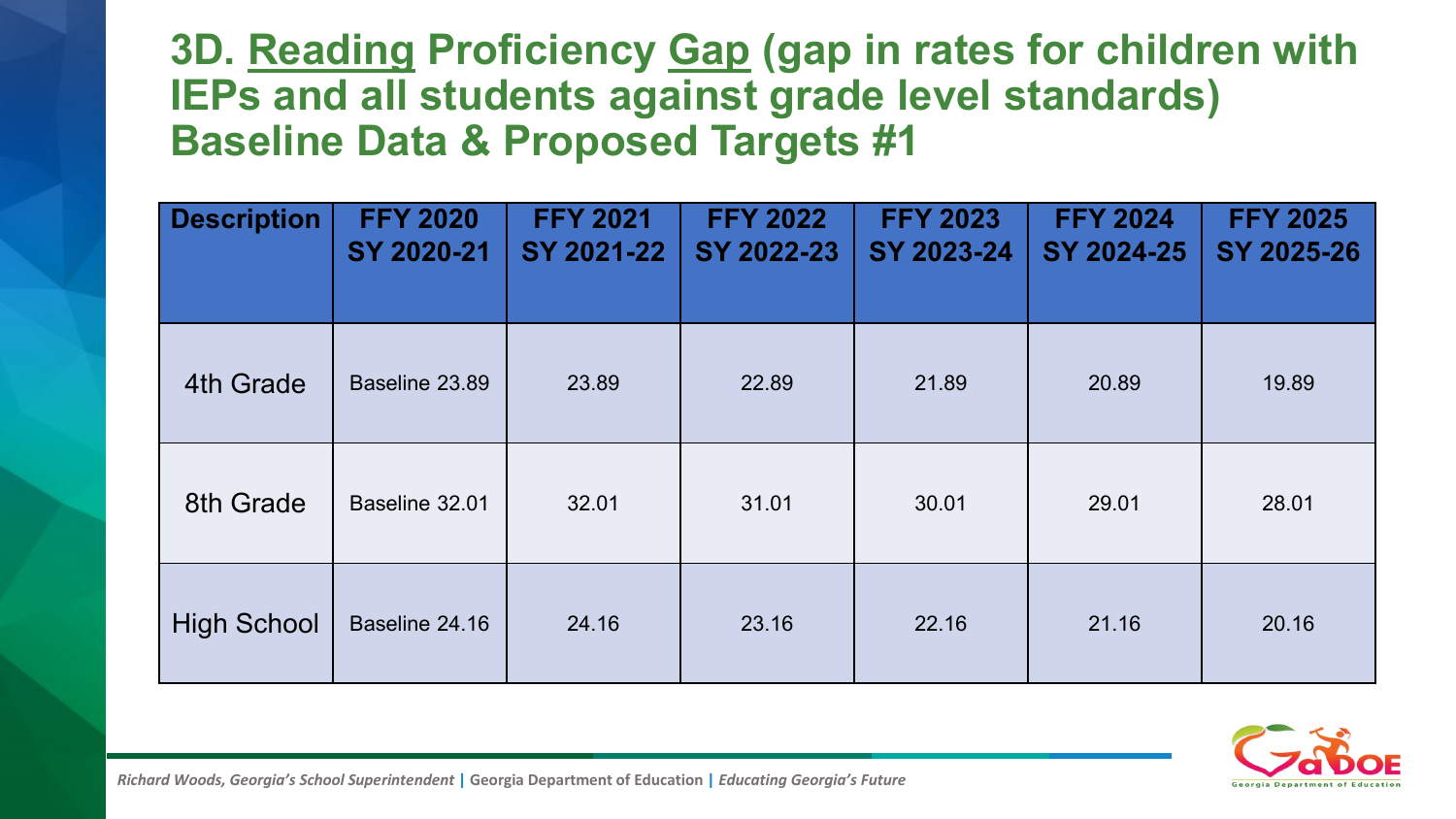#### **3D. Reading Proficiency Gap (gap in rates for children with IEPs and all students against grade level standards) Baseline Data & Proposed Targets #2**

| <b>Description</b> | <b>FFY 2020</b><br>SY 2020-21 | <b>FFY 2021</b><br>SY 2021-22 | <b>FFY 2022</b><br>SY 2022-23 | <b>FFY 2023</b><br>SY 2023-24 | <b>FFY 2024</b><br>SY 2024-25 | <b>FFY 2025</b><br>SY 2025-26 |
|--------------------|-------------------------------|-------------------------------|-------------------------------|-------------------------------|-------------------------------|-------------------------------|
| 4th Grade          | Baseline 23.89                | 21.89                         | 19.89                         | 17.89                         | 15.89                         | 13.89                         |
| 8th Grade          | Baseline 32.01                | 30.01                         | 28.01                         | 26.01                         | 24.01                         | 22.01                         |
| <b>High School</b> | Baseline 24.16                | 22.16                         | 20.16                         | 18.16                         | 16.16                         | 14.16                         |

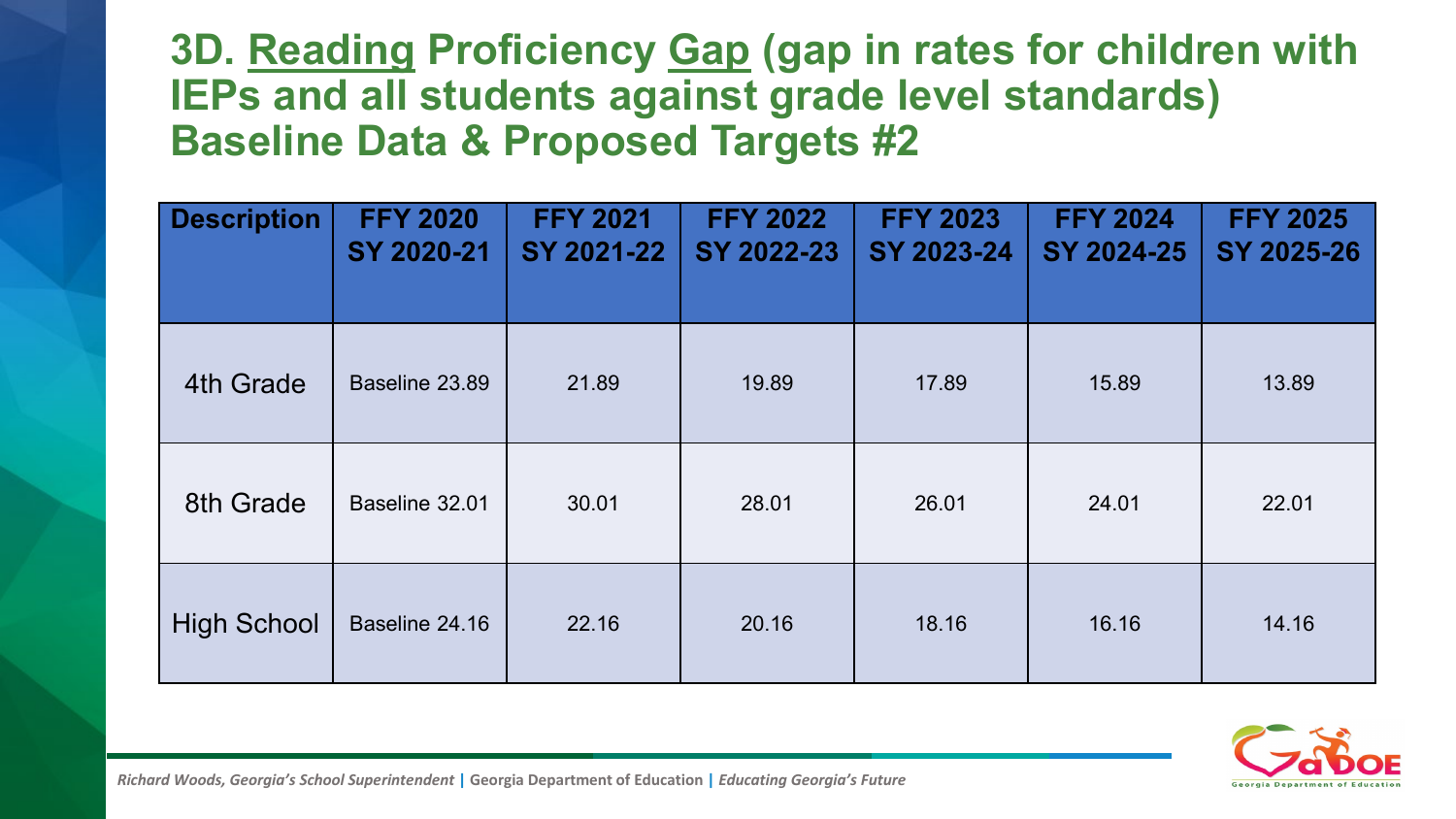#### **3D. Reading Proficiency Gap (gap in rates for children with IEPs and all students against grade level standards) Baseline Data & Proposed Targets #3**

| <b>Description</b> | <b>FFY 2020</b><br>SY 2020-21 | <b>FFY 2021</b><br>SY 2021-22 | <b>FFY 2022</b><br>SY 2022-23 | <b>FFY 2023</b><br>SY 2023-24 | <b>FFY 2024</b><br>SY 2024-25 | <b>FFY 2025</b><br>SY 2025-26 |
|--------------------|-------------------------------|-------------------------------|-------------------------------|-------------------------------|-------------------------------|-------------------------------|
| 4th Grade          | Baseline 23.89                | 19.89                         | 15.89                         | 11.89                         | 7.89                          | 3.89                          |
| 8th Grade          | Baseline 32.01                | 28.01                         | 24.01                         | 20.01                         | 16.01                         | 12.01                         |
| <b>High School</b> | Baseline 24.16                | 20.16                         | 16.16                         | 12.16                         | 8.16                          | 4.16                          |

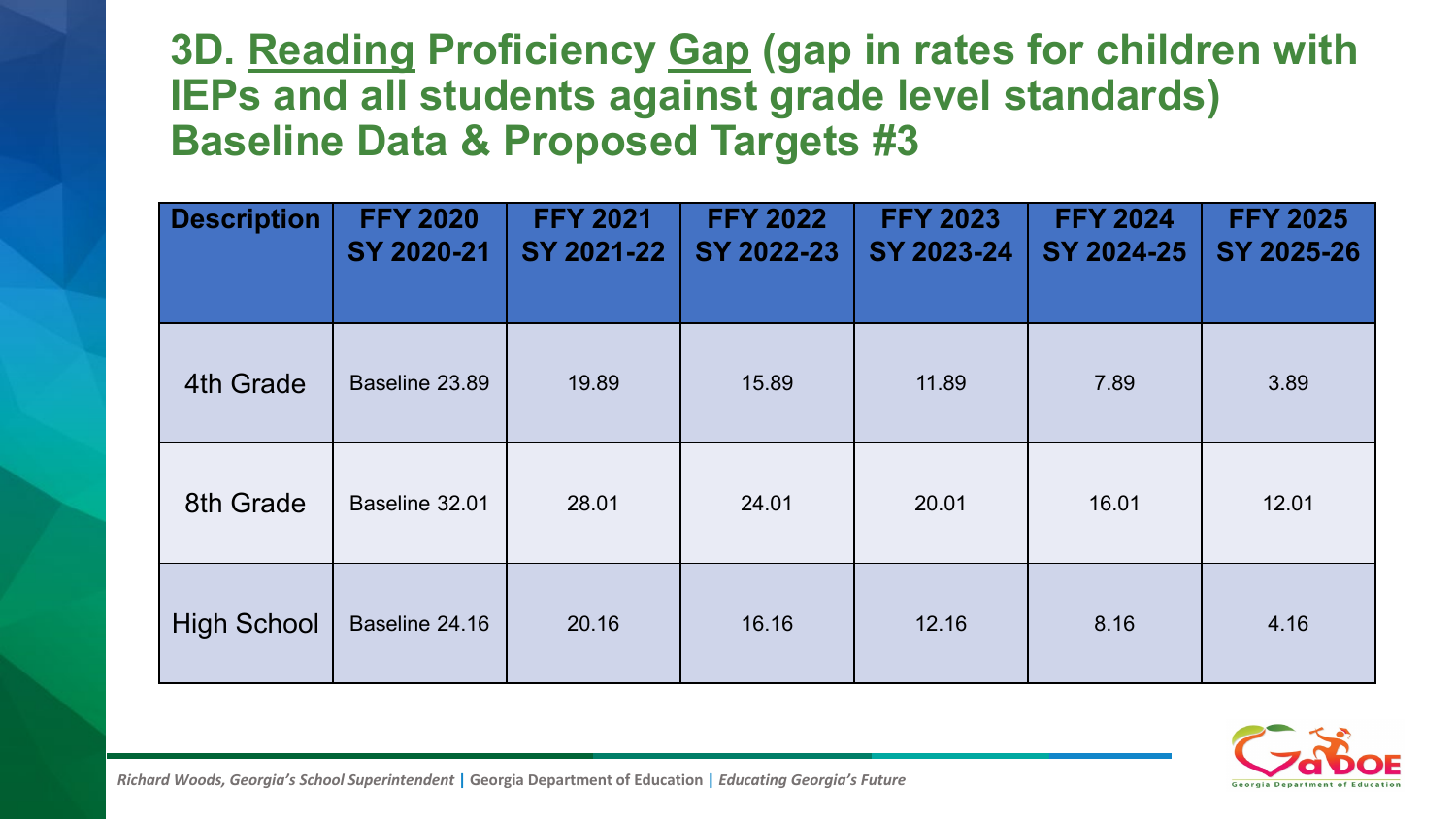#### **3D. Reading Proficiency Gap (against grade level academic achievement standards) Option End Rates**

| <b>Description</b> | <b>FFY 2020</b><br>SY 2020-21 | <b>FFY 2025</b><br>SY 2025-26<br>#1 | <b>FFY 2025</b><br>SY 2025-26<br>#1a | <b>FFY 2025</b><br>SY 2025-26<br>#2 | <b>FFY 2025</b><br>SY 2025-26<br>#3 |
|--------------------|-------------------------------|-------------------------------------|--------------------------------------|-------------------------------------|-------------------------------------|
| 4th Grade          | Baseline 23.89                | 19.89                               | 17.89                                | 13.89                               | 3.89                                |
| 8th Grade          | Baseline 32.01                | 28.01                               | 26.01                                | 22.01                               | 12.01                               |
| High<br>School     | Baseline 24.16                | 20.16                               | 18.16                                | 14.16                               | 4.16                                |

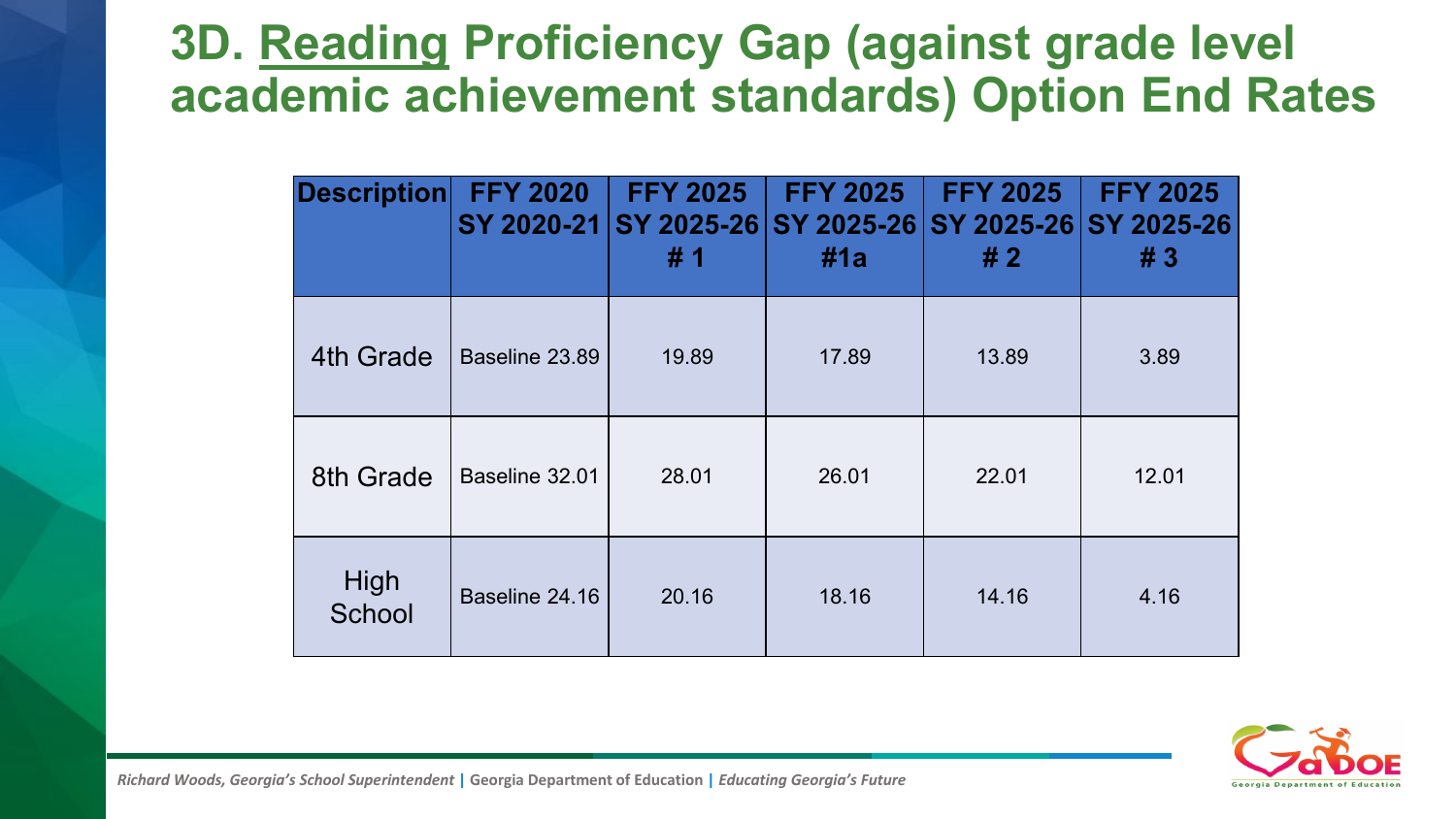#### **3D. Math Proficiency Gap (gap in rates for children with IEPs and all students against grade level standards) Baseline Data & Proposed Targets #1**

| <b>Description</b> | <b>FFY 2020</b><br>SY 2020-21 | <b>FFY 2021</b><br>SY 2021-22 | <b>FFY 2022</b><br>SY 2022-23 | <b>FFY 2023</b><br>SY 2023-24 | <b>FFY 2024</b><br>SY 2024-25 | <b>FFY 2025</b><br>SY 2025-26 |
|--------------------|-------------------------------|-------------------------------|-------------------------------|-------------------------------|-------------------------------|-------------------------------|
| 4th Grade          | Baseline 24.22                | 24.22                         | 23.22                         | 22.22                         | 21.22                         | 20.22                         |
| 8th Grade          | Baseline 24.01                | 24.01                         | 23.01                         | 22.01                         | 21.01                         | 20.01                         |
| <b>High School</b> | Baseline 15.96                | 15.96                         | 14.96                         | 13.96                         | 12.96                         | 11.96                         |

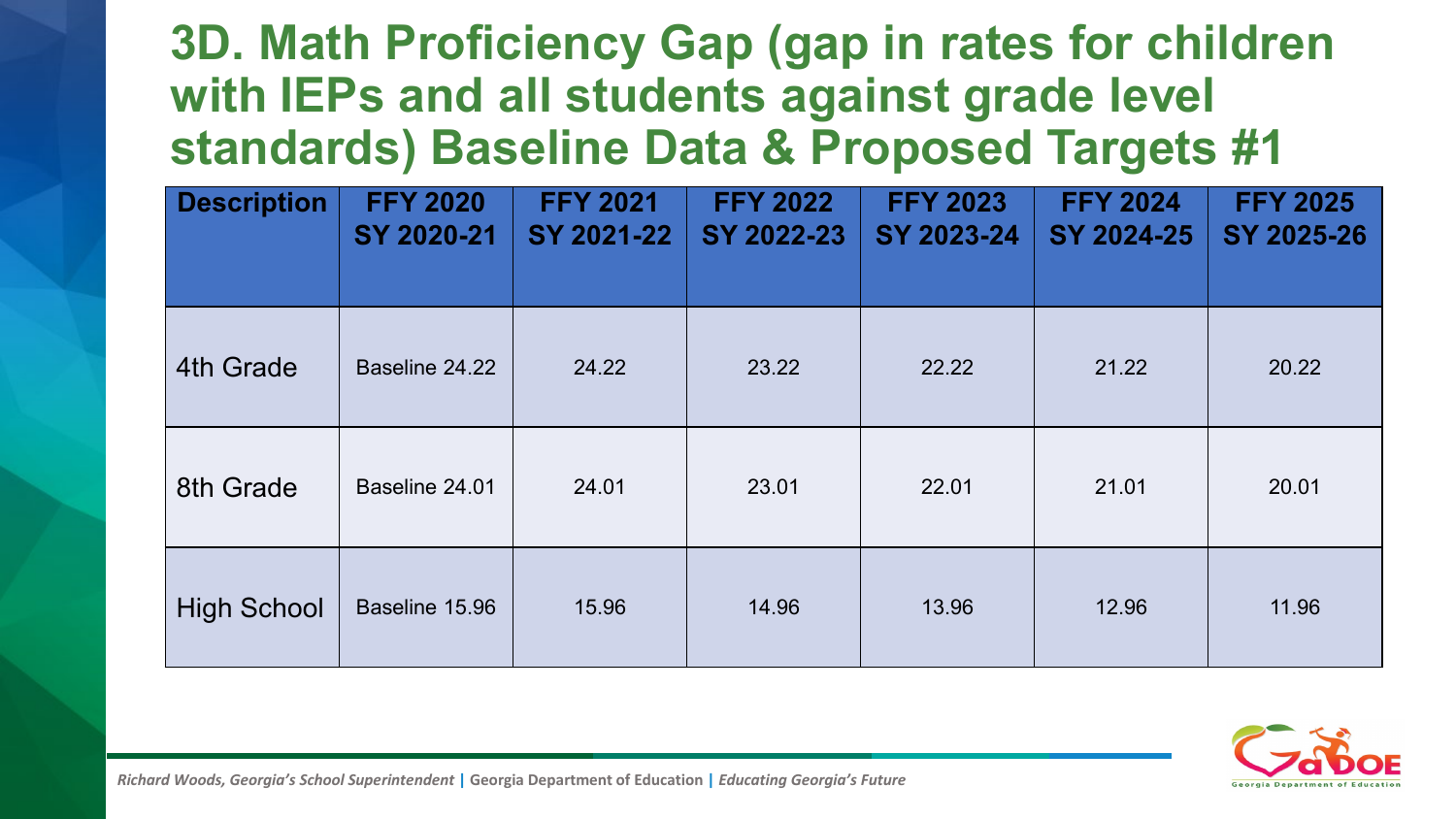#### **3D. Math Proficiency Gap (gap in rates for children with IEPs and all students against grade level standards) Baseline Data & Proposed Targets #2**

| <b>Description</b> | <b>FFY 2020</b><br>SY 2020-21 | <b>FFY 2021</b><br>SY 2021-22 | <b>FFY 2022</b><br>SY 2022-23 | <b>FFY 2023</b><br>SY 2023-24 | <b>FFY 2024</b><br>SY 2024-25 | <b>FFY 2025</b><br>SY 2025-26 |
|--------------------|-------------------------------|-------------------------------|-------------------------------|-------------------------------|-------------------------------|-------------------------------|
| 4th Grade          | Baseline 24.22                | 22.22                         | 20.22                         | 18.22                         | 16.22                         | 14.22                         |
| 8th Grade          | Baseline 24.01                | 22.01                         | 20.01                         | 18.01                         | 16.01                         | 14.01                         |
| <b>High School</b> | Baseline 15.96                | 13.96                         | 11.96                         | 9.96                          | 7.96                          | 5.96                          |

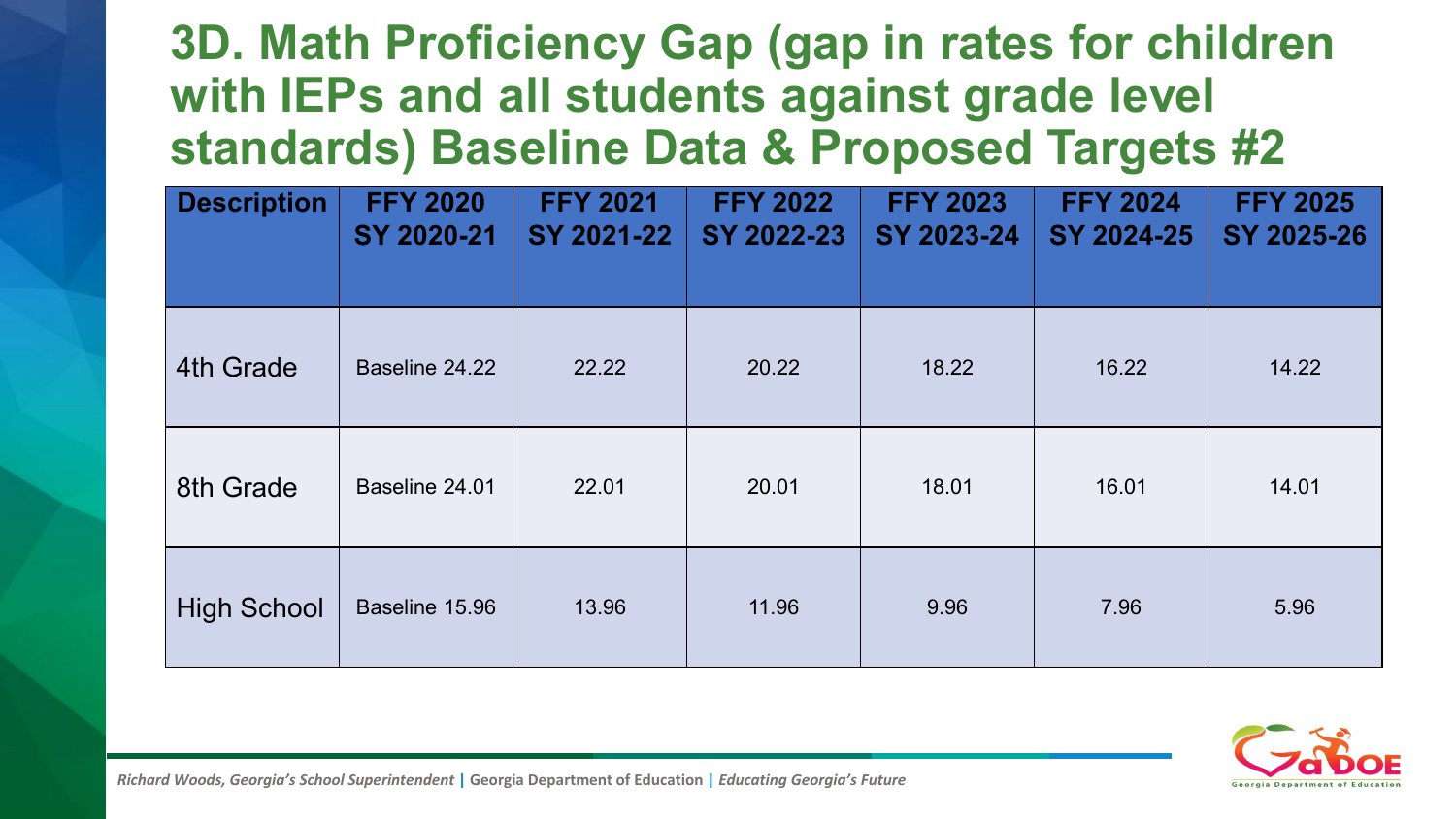#### **3D. Math Proficiency Gap (gap in rates for children with IEPs and all students against grade level standards) Baseline Data & Proposed Targets #3**

| <b>Description</b> | <b>FFY 2020</b><br>SY 2020-21 | <b>FFY 2021</b><br>SY 2021-22 | <b>FFY 2022</b><br>SY 2022-23 | <b>FFY 2023</b><br>SY 2023-24 | <b>FFY 2024</b><br>SY 2024-25 | <b>FFY 2025</b><br>SY 2025-26 |
|--------------------|-------------------------------|-------------------------------|-------------------------------|-------------------------------|-------------------------------|-------------------------------|
| 4th Grade          | Baseline 24.22                | 20.22                         | 16.22                         | 12.22                         | 8.22                          | 4.22                          |
| 8th Grade          | Baseline 24.01                | 20.01                         | 16.01                         | 12.01                         | 8.01                          | 4.01                          |
| <b>High School</b> | Baseline 15.96                | 11.96                         | 7.96                          | 3.96                          |                               |                               |

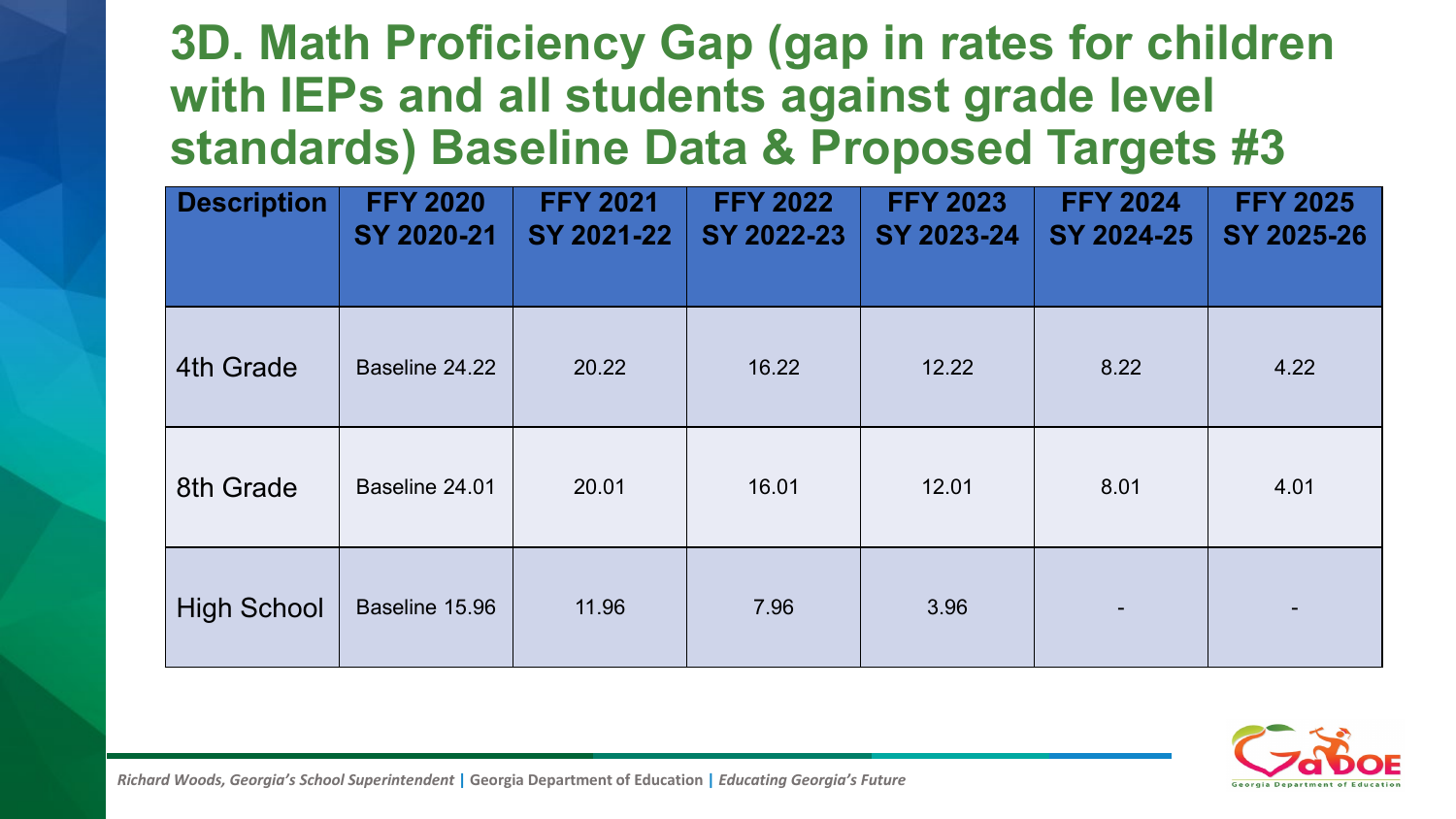#### **3D. Math Proficiency Gap (against grade level academic achievement standards) Option End Rates**

| <b>Description</b> | <b>FFY 2020</b> | <b>FFY 2025</b><br>SY 2020-21 SY 2025-26 SY 2025-26 SY 2025-26 SY 2025-26<br>#1 | <b>FFY 2025</b><br>#1a | <b>FFY 2025</b><br>#2 | <b>FFY 2025</b><br>#3 |
|--------------------|-----------------|---------------------------------------------------------------------------------|------------------------|-----------------------|-----------------------|
| 4th Grade          | Baseline 24.22  | 20.22                                                                           | 18.22                  | 14.22                 | 4.22                  |
| 8th Grade          | Baseline 24.01  | 20.01                                                                           | 18.01                  | 14.01                 | 4.01                  |
| <b>High School</b> | Baseline 15.96  | 11.96                                                                           | 9.96                   | 5.96                  |                       |